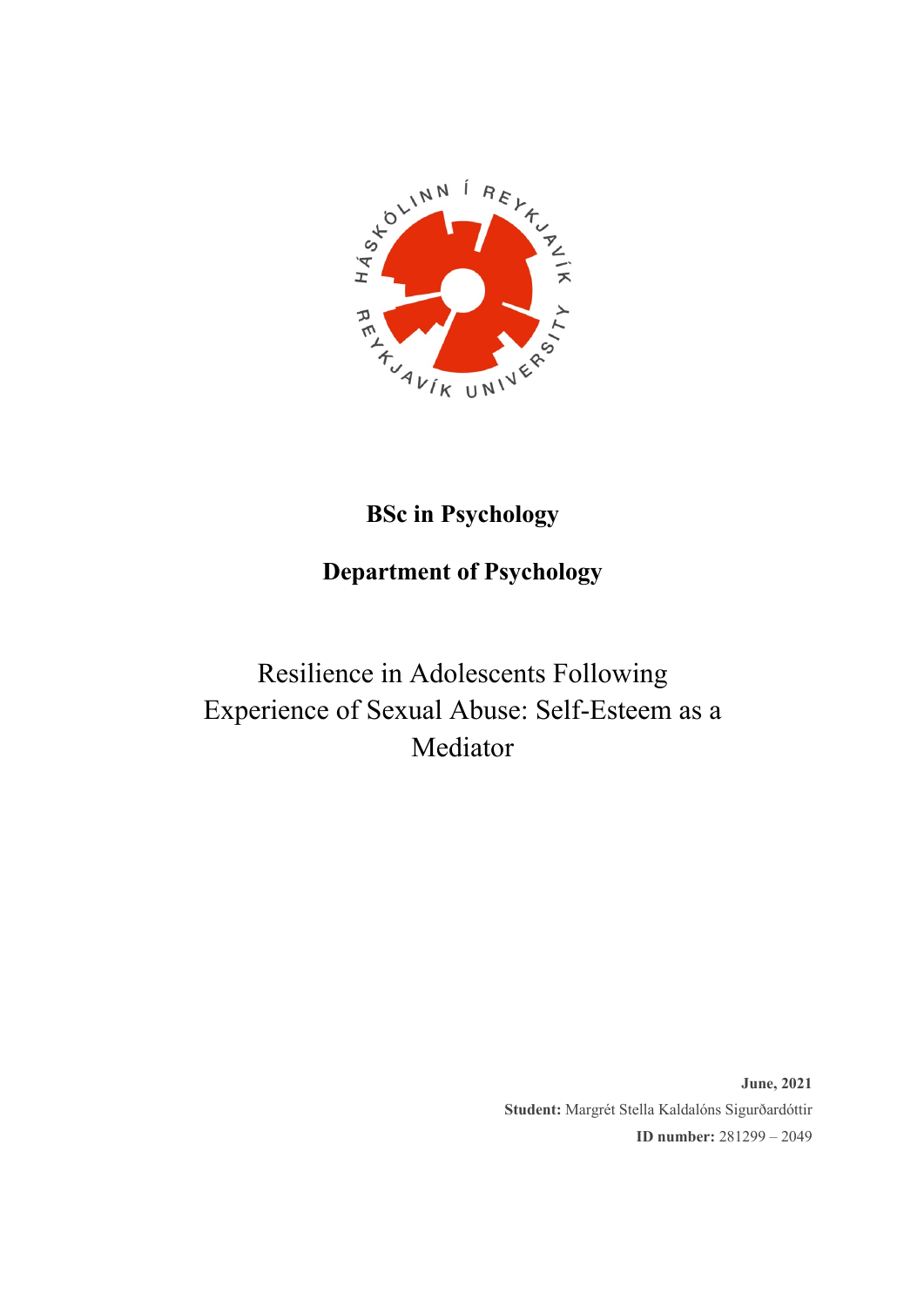### **Foreword**

Submitted in partial fulfillment of the requirements of the BSc Psychology degree, Reykjavik University, this thesis is presented in the style of an article for submission to a peer-reviewed journal. This thesis was completed in the Spring of 2021 and may therefore have been significantly impacted by the COVID-19 pandemic. The thesis and its findings should be viewed in the light of that.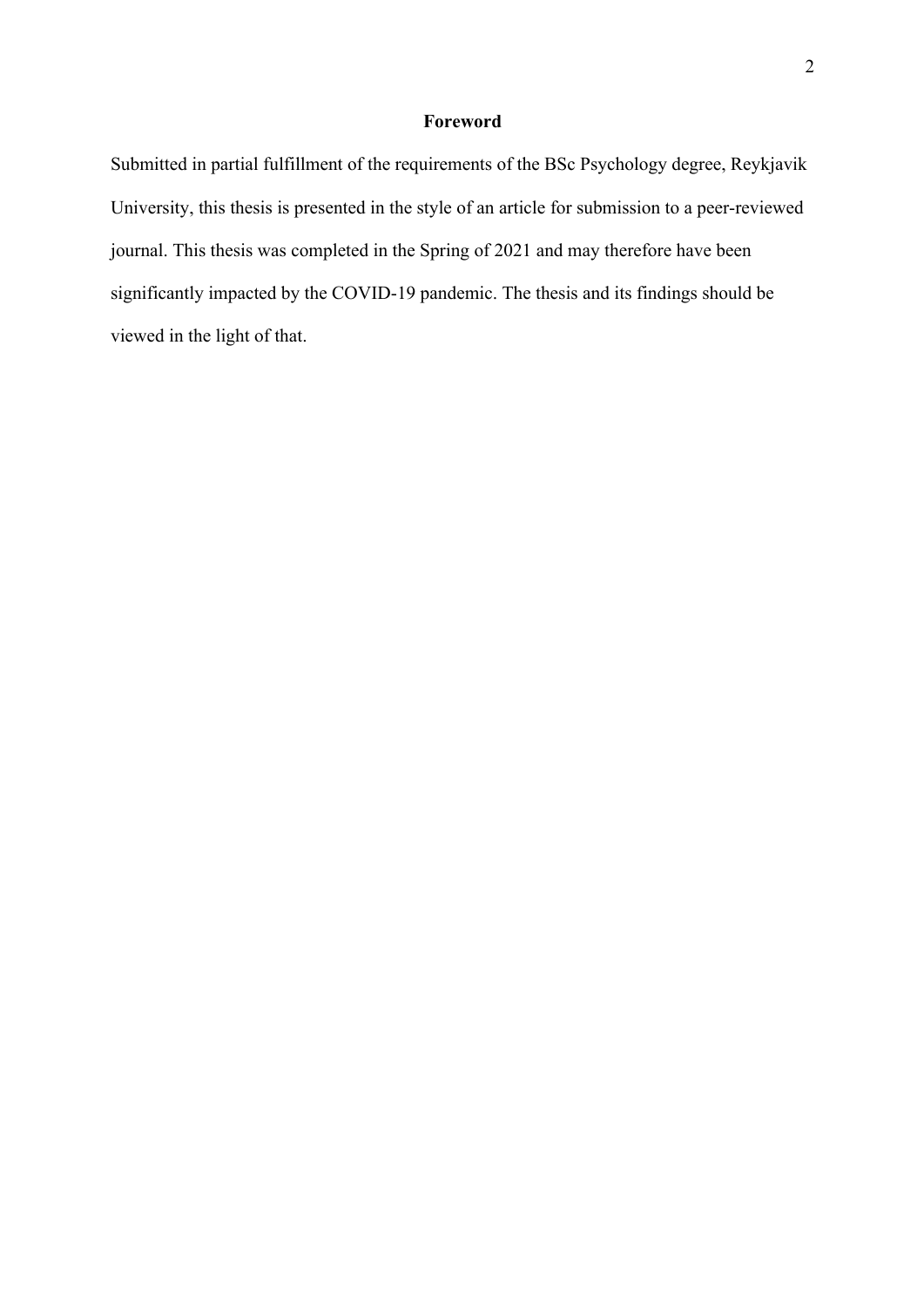#### **Abstract**

While sexual abuse has adverse consequences for victims, some, however, show a significant ability to maintain normal functioning in life or resilience. Studies on sexual abuse survivors indicate that different personal and environmental factors mediate the effect of sexual abuse on resilience. The aim of this study was to examine how sexual abuse affects resilience in adolescents and the mediating role of self-esteem. The study was conducted using a random sample of 2,129 adolescents studying at junior colleges in Iceland in 2016. The findings indicated that sexual abuse victims had significantly less resilience than non-victims. Selfesteem was positively correlated with resilience. Factorial analysis of covariance demonstrated that the relationship between self-esteem and resilience in sexual abuse victims interacts with gender. Overall, boys scored higher on the resilience scale compared to girls, both among sexual abuse victims and non-victims. Mediation analysis suggested that selfesteem fully mediates the impact of sexual abuse on resilience in boys, and that self-esteem partially mediates the impact of sexual abuse on resilience in girls. The results of the study demonstrated that sexual abuse negatively affects resilience and that the relationship between self-esteem and resilience interacts with gender. Furthermore, self-esteem is an essential factor for developing resilience following experience of sexual abuse.

*Keywords:* resilience, sexual abuse, self-esteem, adolescents

## **Útdráttur**

Kynferðisofbeldi hefur alvarleg áhrif á fórnarlömb en þó virðast einhver fórnarlömb sýna ótrúlega hæfni til að viðhalda eðlilegri virkni, eða seiglu. Rannsóknir á brotaþolum kynferðisofbeldis gefa til kynna að margvíslegir einstaklings- og umhverfisþættir hafa áhrif á það hvernig seigla þróast hjá þeim sem hafa orðið fyrir kynferðisofbeldi. Markmið þessarar rannsóknar var að kanna áhrif kynferðisofbeldis á seiglu og hvernig sjálfsálit hefur áhrif á sambandið þar á milli. Rannsóknin notaðist við slembiúrtak sem samanstóð af 2.129 ungmennum sem stunduðu nám við framhaldsskóla á Íslandi árið 2016. Niðurstöður gáfu til kynna að brotaþolar kynferðisofbeldis höfðu minni seiglu en þeir sem ekki höfðu orðið fyrir kynferðisofbeldi. Sjálfsálit hafði jákvæða fylgni við seiglu. Marghliða dreifigreining sýndi fram á að kyn hefur áhrif á sambandið milli sjálfsálits og seiglu meðal brotaþola kynferðisofbeldis. Drengir mældust almennt hærri í seiglu samanborið við stúlkur, bæði meðal fórnarlamba kynferðisofbeldis og þeirra sem ekki höfðu orðið fyrir kynferðisofbeldi. Greining á miðluaráhrifum leiddi í ljós að sjálfsálit miðlaði áhrifum kynferðisofbeldis á seiglu að fullu hjá drengjum en að hluta til meðal stúlkna. Niðurstöður sýndu þar með fram á að kynferðisofbeldi hefur almennt neikvæð áhrif á seiglu og að kyn hefur áhrif á sambandið milli sjálfsálits og seiglu í kjölfar kynferðisofbeldis. Enn fremur sýndu niðurstöður fram á mikilvægi sjálfsálits fyrir þróun seiglu í kjölfar kynferðisofbeldis.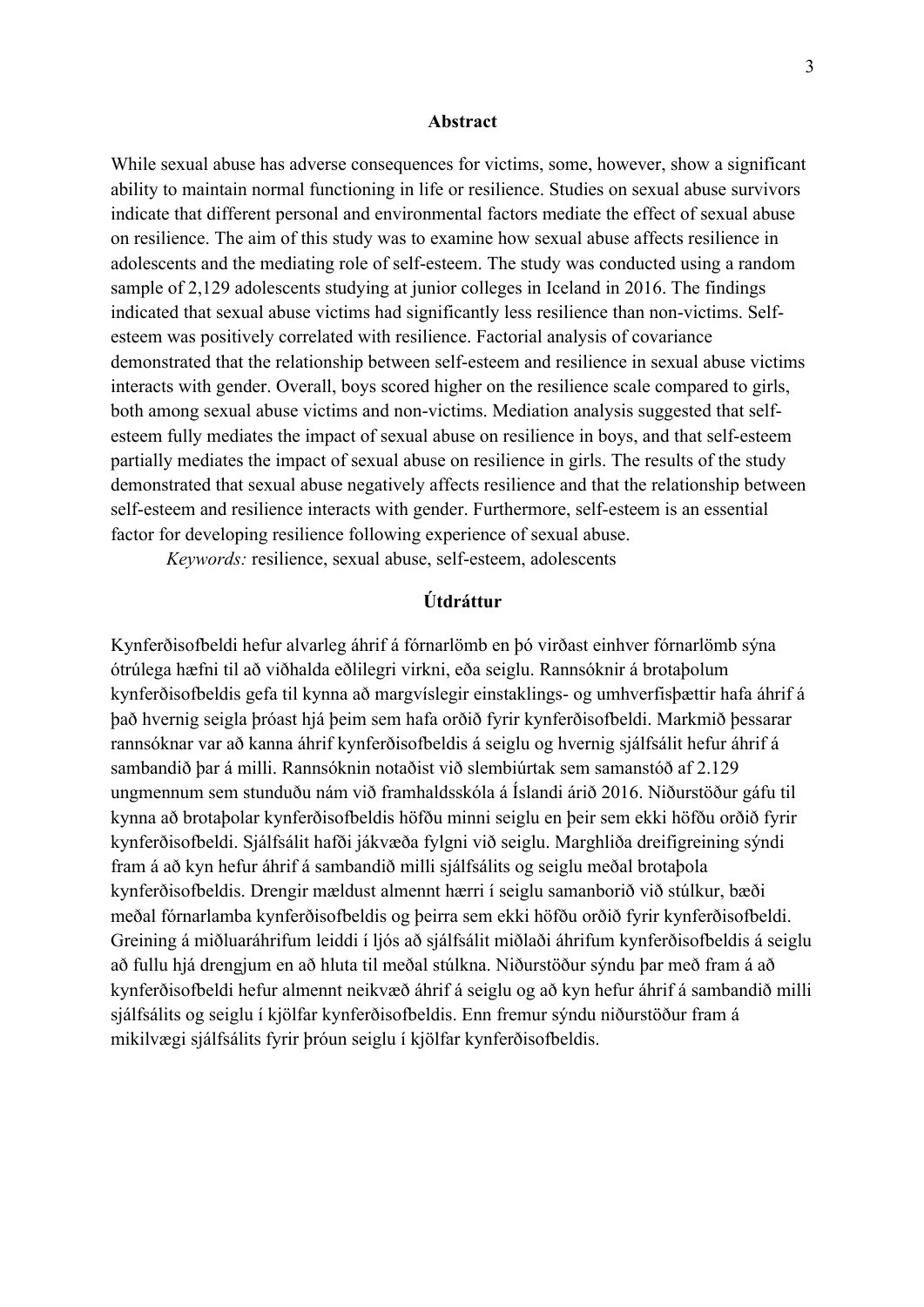## **Resilience in Adolescents Following Experience of Sexual Abuse: Self-Esteem as a Mediator**

Adolescence is an important period in one's life that brings many challenges, such as entering a new school, development of old and new friendships, romantic relationships, and even concerns regarding long-term goals (Shaffer & Kipp, 2012). Individuals experience adolescence differently and each have their own way of coping with its challenges. Some are more resilient than others and cope better when facing hardships and adversity (Herrman et al., 2011).

#### **Resilience**

The way in which a person adapts positively following exposure to serious adversity is referred to as resilience (Herrman et al., 2011). Although scientific studies on resilience are rather new in trauma research, the pursuit of methods for promoting resilience in general go way back to ancient times (Friedberg & Malefakis, 2018). Over the past 50 years, research on resilience has bloomed, however it is an evolving concept in terms of its definition (Fleming & Ledogar, 2008). Some define resilience as a personal trait, meanwhile others define resilience as a dynamic process that can be influenced by external factors, such as the social support one receives. Social support is correlated with resilience (Luthar & Cicchetti, 2000; Luthar et al., 2000; Southwick & Charney, 2018). Social support can come from peers who positively affect the individual, supportive teachers, and family members (Luthar & Cicchetti, 2000; Luthar et al., 2000). Community factors also contribute to resilience, including good schools, community services, culture, sports, spirituality and religion, arts, and absence of violence (Luthar & Cicchetti, 2000; Luthar et al., 2000). Hence, resilience can be considered as an individual trait that adapts depending on the social support from the environment, although it can also be influenced by biological factors (Cicchetti & Curtis, 2015; Herrman et al., 2011). Biological factors refer to differences in brain structure, function, neurobiological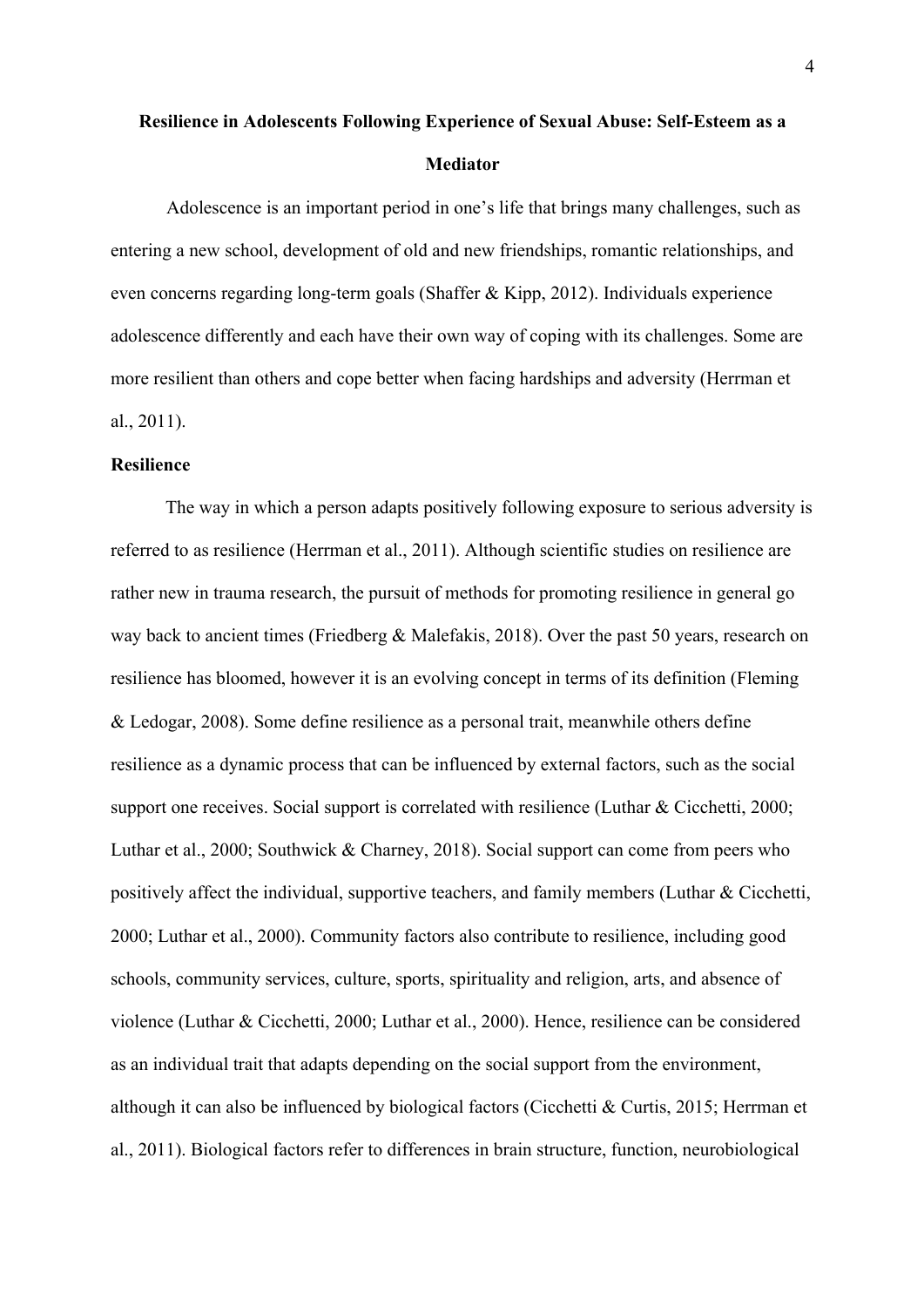systems, and processes that can impact one's ability to regulate negative emotions, which influences resilience to adversities (Cicchetti & Curtis, 2015; Herrman et al., 2011).

Leading theorists in the field of psychology define resilience as positive adaptation in individuals who have experienced significant adversity or the capacity to regain or maintain mental health, despite facing adversity (Herrman et al., 2011; Yule et al., 2019). This definition was applied to the current study, as it focused on the individual rather than external factors influencing resilience.

Personal factors that influence resilience are personality traits such as openness, optimism, extraversion, and agreeableness. Self-control, self-efficacy, and self-esteem also contribute to resilience (Herrman et al., 2011). Furthermore, intellectual functioning, positive self-concept, positive emotions, social attachment, cognitive flexibility, regulation of emotions, active coping, hope, hardiness, adaptability, resourcefulness, and spirituality are linked with resilience (Afifi & MacMillan, 2011; Herrman et al., 2011; Joseph & Linley, 2006). Studies have observed that individuals with higher resilience are less likely to experience emotional and behavioral difficulties (Goldstein et al., 2013). Resilience has been found to be negatively associated with depression despite adverse experiences in childhood, as well as it contributes to improved psychological outcomes following adversity (Collishaw, 2007).

## **Sexual Abuse and Resilience**

The American Psychological Association (n.d., *Sexual Abuse*) defines sexual abuse as "unwanted sexual activity, with perpetrators using force, making threats or taking advantage of victims not able to give consent". However, the conceptual definition of child sexual abuse remains a bit unclear due to enduring challenges that lie in identifying, measuring, and responding to sexual abuse. The consideration regarding a strong theoretical basis in the design, implementation, and regulation of sexual abuse measures are inadequate (Mathews,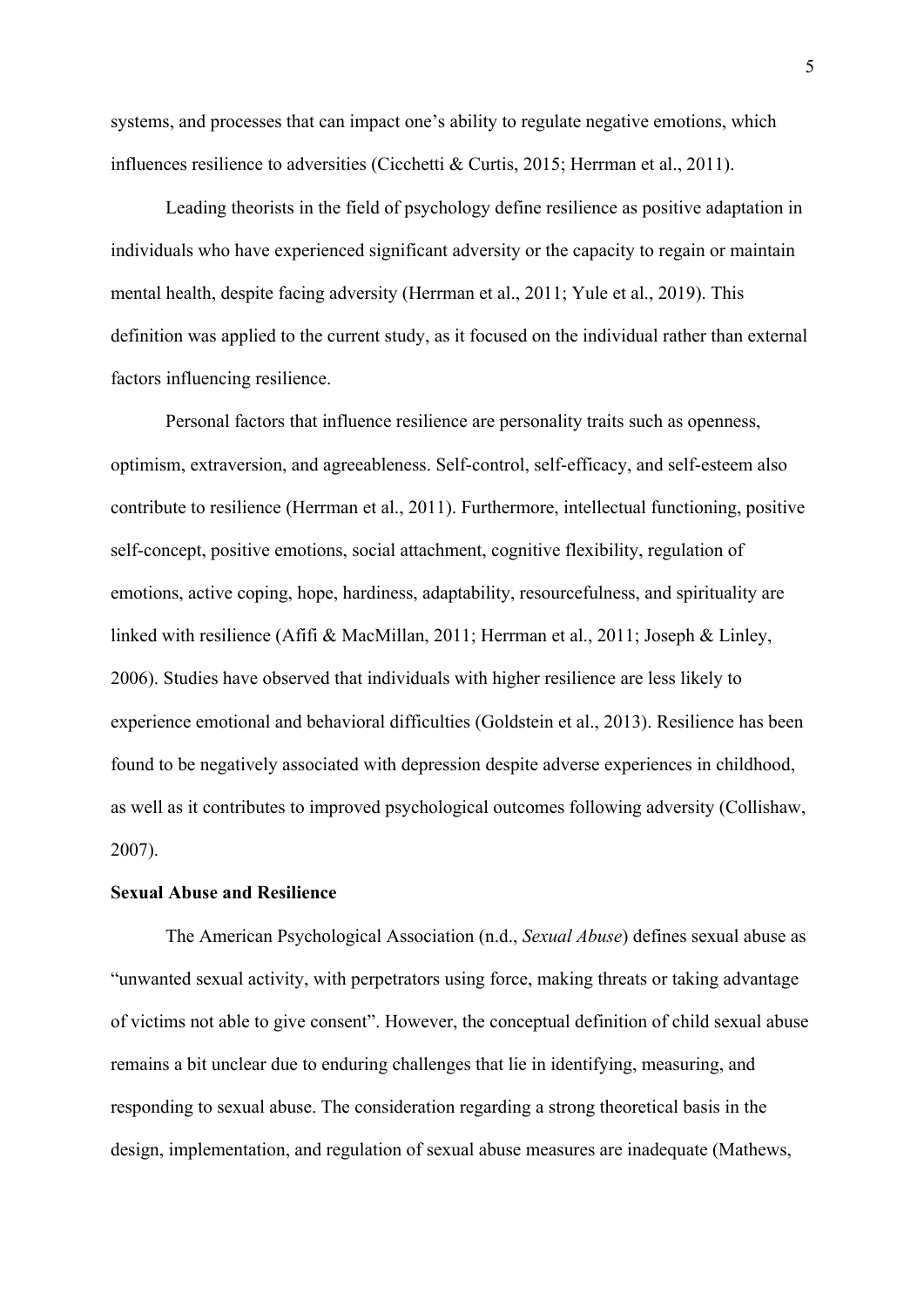2017). Sexual abuse is widespread in most societies, however, there is inconsistency in how sexual abuse is identified and interpreted among different cultures (Mathews, 2017; Stoltenborgh et al., 2011). In some cultural contexts, sexual abuse is unacknowledged due to a lack of knowledge, ignorance, denial, or even intentional wrongdoing (Lanning & Dietz, 2014; Wurtele, 2012).

A meta-analysis of 217 international reports published between 1980 and 2008 found the estimated prevalence rate of sexual abuse to be 18% among females and 7.6% among males, before the age of 18 (Stoltenborgh et al., 2011). Childhood sexual abuse has adverse consequences on the psychological adjustment, functioning, well-being, and the overall health of victims (Yule et al., 2019). Consequences include a wide range of mental disorders, such as posttraumatic stress disorder (PTSD), anxiety, depression, and substance abuse (Chen et al., 2010). While childhood sexual abuse seems to increase the risk of these disorders, studies have found that some victims of sexual abuse maintain normal functioning and show a significant ability to bounce back following the traumatic experience of sexual abuse (Domhardt et al., 2015; Friedberg & Malefakis, 2018).

Domhardt et al. (2015) reviewed 37 studies in which various methods, measures, samples, and conceptualizations of resilience were used. Findings demonstrated a large variability of childhood sexual abuse victims who exhibited adaptive functioning. Ten studies were found describing resilience rates in child sexual abuse survivor samples. Some samples involved children and adolescents, in which 10% to 53% exhibited resilience. In samples among adults, resilience ranged from 15% to 47%. These findings indicate that an array of personal and environmental factors either mediate or moderate the effect of sexual abuse.

Edmond et al. (2006) identified protective factors associated with resilience following sexual abuse and found that educational engagement, school performance, and positive emotions towards school seem to contribute to resilience both among children and adults.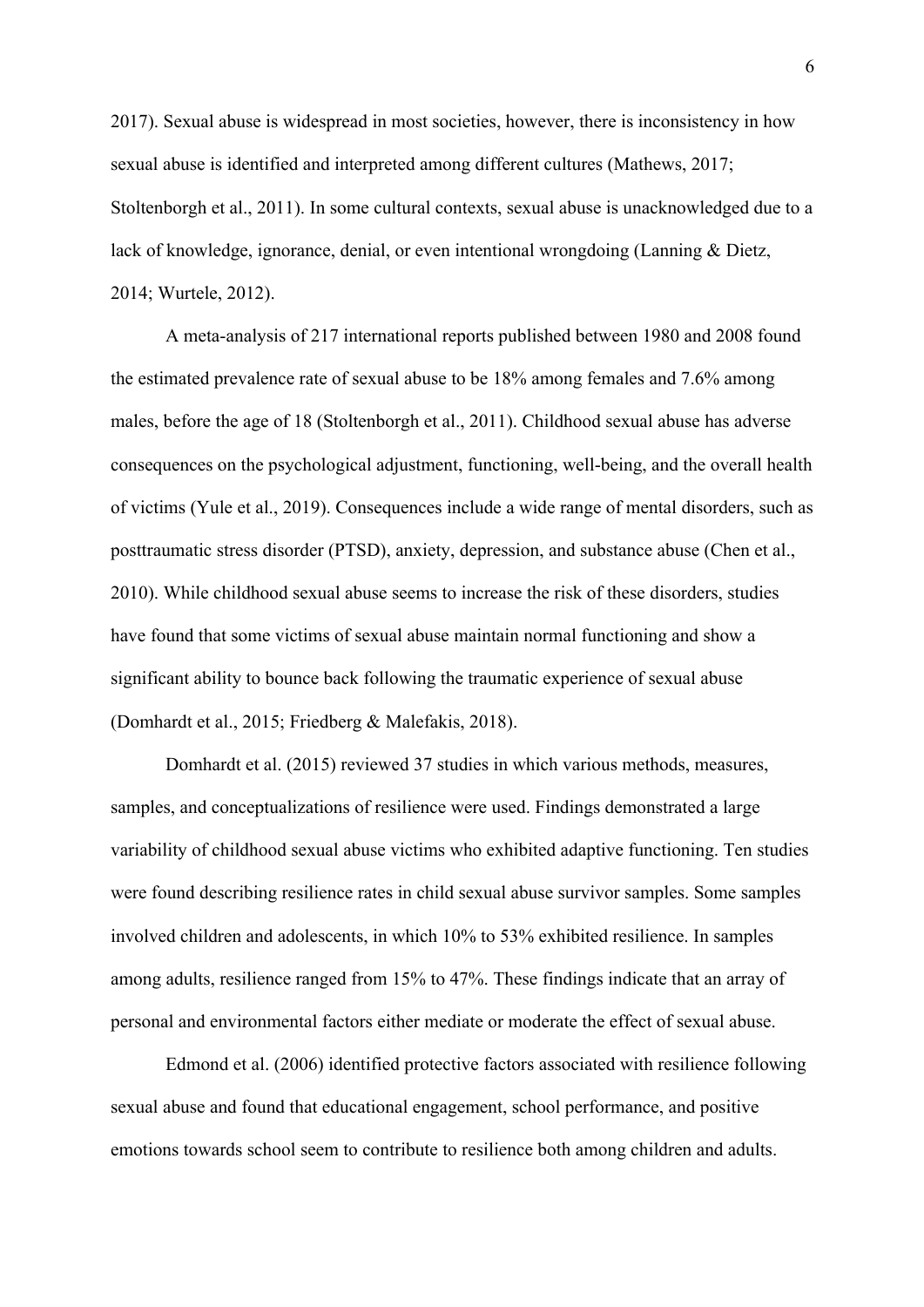Emotional and interpersonal competence were also found to serve as protective functions and prevent detrimental consequences of sexual abuse. The personal factors of hope, optimism, and control beliefs were identified as protective factors, which reflects the importance of finding ways to increase hope and strengthen positive beliefs in the future of sexually abused individuals. An essential protective factor was found to be self-esteem. Furthermore, it can be considered as an indicator of resilience. Altogether, these results demonstrate the importance of support from an array of sources, which serve as buffers against harmful effects of sexual abuse (Edmond et al., 2006). In light of this, it is essential to assess the mediation effect of self-esteem on resilience following exposure to sexual abuse.

## **Self-Esteem**

Self-esteem is "the evaluative dimension of self-regard, combining a cognitive and an affective aspect" (Lopez, 2011, pp. 881). Individuals obtain knowledge of themselves, arranged into schemas that are acquired from experience among with real or imagined judgments of others which they respond emotionally to (Lopez, 2011). Low self-esteem is related to behavioral and emotional problems (Arslan, 2016). Individuals with more selfesteem have a more positive view of their competencies and characteristics, positively affecting their well-being (Shaffer & Kipp, 2012). Positive association has been found between self-esteem and resilience, and research has shown that self-esteem indicates the potential for developing self-efficacy, a construct closely related to resilience (Benetti & Kambouropoulos, 2006; Caprara et al., 2013). Stein et al. (2002) found that self-esteem mediates the relationship between experience of abuse and depression. Self-esteem has been identified as a protective factor in psychological symptoms in physical abuse victims (Arslan, 2016). A study of 153 women who had been sexually abused found that more self-esteem significantly predicted increased subjective health and that self-esteem served as a protective factor against interpersonal problems (Jonzon & Lindblad, 2006).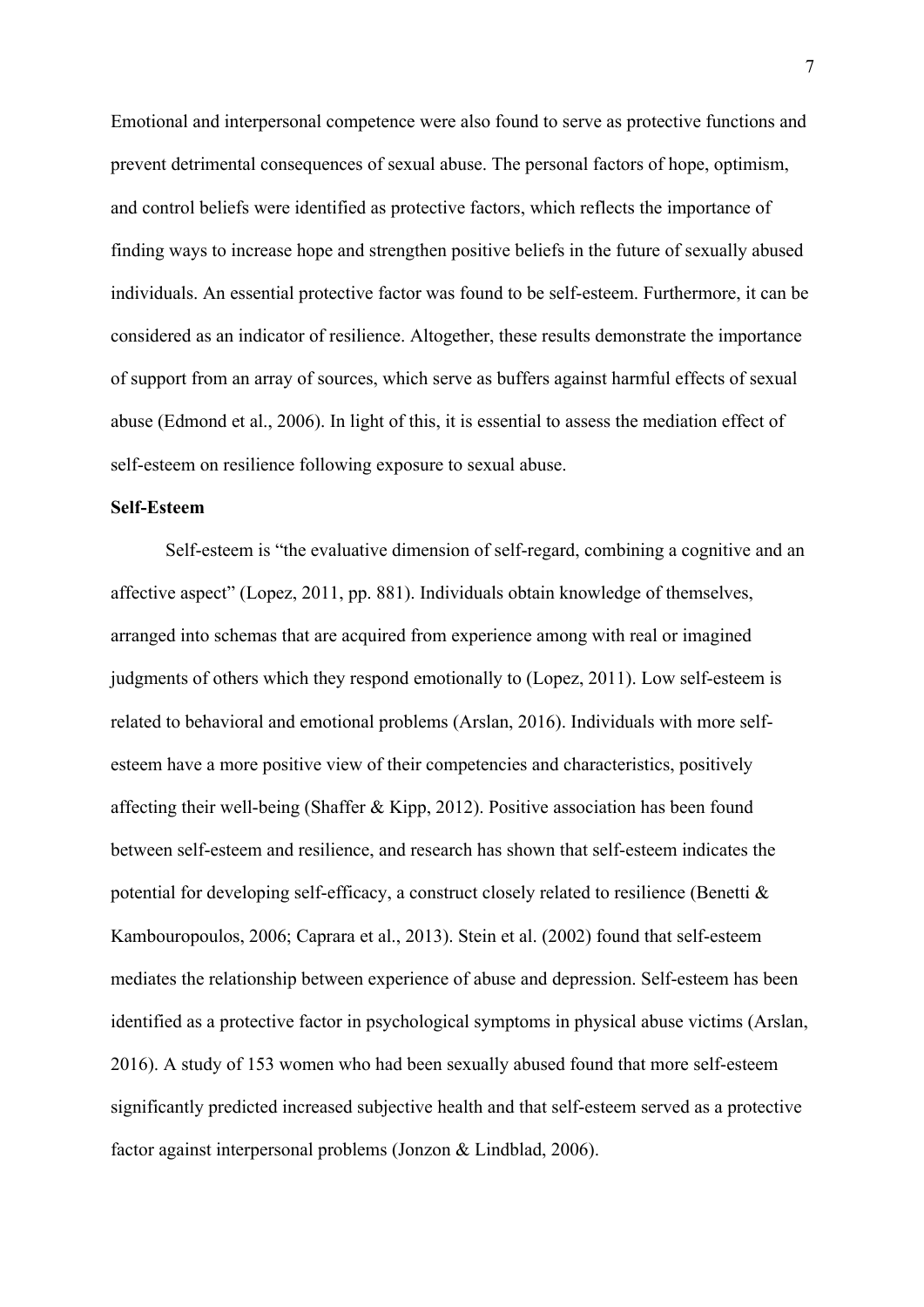#### **Current Study**

Previous studies have demonstrated the role of multiple factors in resilience following sexual abuse. The aim of this study was to explore the association between resilience and sexual abuse, and the mediator role of self-esteem. Currently, the field of psychology puts a considerable focus on understanding stress and its consequences, but studying factors that positively influence individuals, such as resilience, is equally important (Friedberg  $\&$ Malefakis, 2018). Based on the previously mentioned studies, the subsequent hypotheses are as follows: (1) Sexual abuse victims have less resilience than non-victims. (2) There is a positive correlation between self-esteem and resilience in adolescents. (3) The relationship between self-esteem and resilience in sexual abuse victims interacts with gender. (4) Selfesteem mediates the impact of sexual abuse on resilience in boys and girls.

#### **Method**

#### **Participants**

Participants in the study were randomly selected from the 2016 Youth in Iceland cross-sectional population-based survey of adolescents. The survey was administered to all available junior college students in Iceland by the Icelandic Centre for Social Research and Analysis (ICSRA). A total of 10,717 adolescents who were at school the day the survey was implemented participated in the study, and the response rate was 71%. The current study employed a randomly selected sample consisting of 2,129 individuals of age 16 to 20 years. Among the participants, 49.7% were male and 50.3% were female. Participants were not required to take part in the study and did not receive any reward for their participation.

## **Measures**

## *Resilience*

To assess resilience, the Connor-Davidson Resilience Scale (CD-RISC-10) was used. CD-RISC-10 has been tested in clinical samples and the population and has shown good test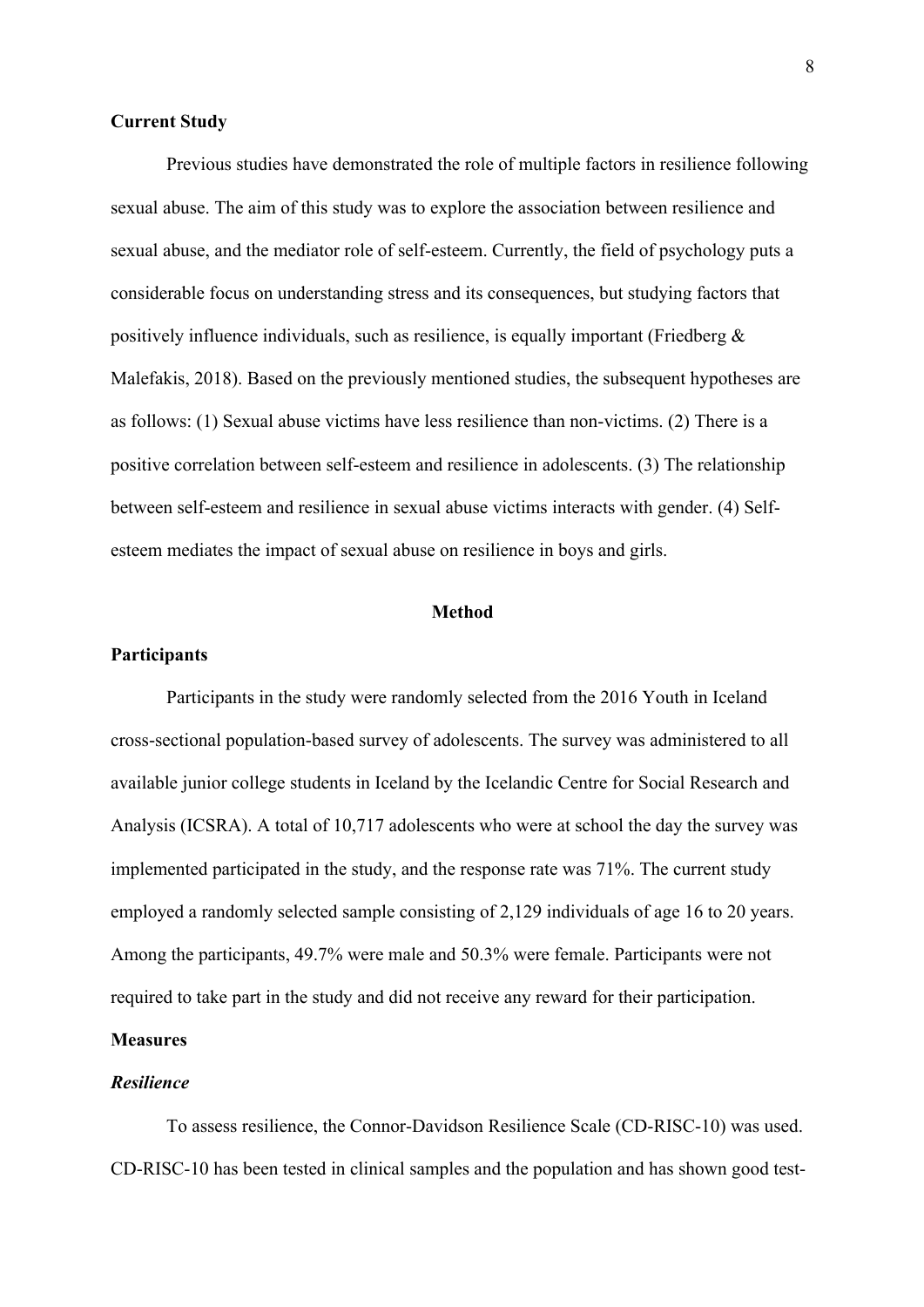retest reliability and internal consistency (Connor & Davidson, 2003; Scali et al., 2012). The scale includes ten items, rated on a five-point scale  $(I = not true at all; 2 = rarely true; 3 =$ *sometimes true;*  $4 =$  *often true;*  $5 =$  *true nearly all the time*). The items were computed into one variable that represented overall resilience. Scoring had the value of 1 to 5, with higher scores reflecting more resilience. The items were as follows: "I am able to adapt when changes occur", "I can deal with whatever comes my way", "I try to see the humorous side of things when I am faced with problems", "Having to cope with stress can make me stronger", "I tend to bounce back after illness, injury or other hardships", "I believe I can achieve my goals, even if there are obstacles", "Under pressure, I stay focused and think clearly", "I am not easily discouraged by failure", and "I think of myself as a strong person when dealing with life's challenges and difficulties". Internal reliability for resilience was good ( $\alpha$  = .93).

## *Sexual Abuse*

Sexual abuse was measured using a question regarding occurrence and severity of sexual abuse in different age ranges. The questions have been observed as valid assessment in previous studies (Asgeirsdottir et al., 2011; Sigfusdottir et al., 2008). The introduction to the questions was as follows: "Sometimes people are persuaded, pressed, or forced to participate in sexual activities they cannot protect themselves from. The following questions are about such situations. Have you ever been involved with the following situations without your approval (if so, how old were you when it happened)?" This followed with five different claims regarding sexual abuse scenarios: "Someone exposed themselves in front of you in an inappropriate way?", "Someone groped you somewhere on the body, apart from the genitals, in an inappropriate way?", "Someone groped your genitals?", "Someone convinced you or forced you to touch his/her genitals", and "Someone convinced you or forced you to have sex or intercourse with them?". Each question could be responded to with five different choices depending on the age of the participant at the time of the abuse (*never; 12 years or younger;*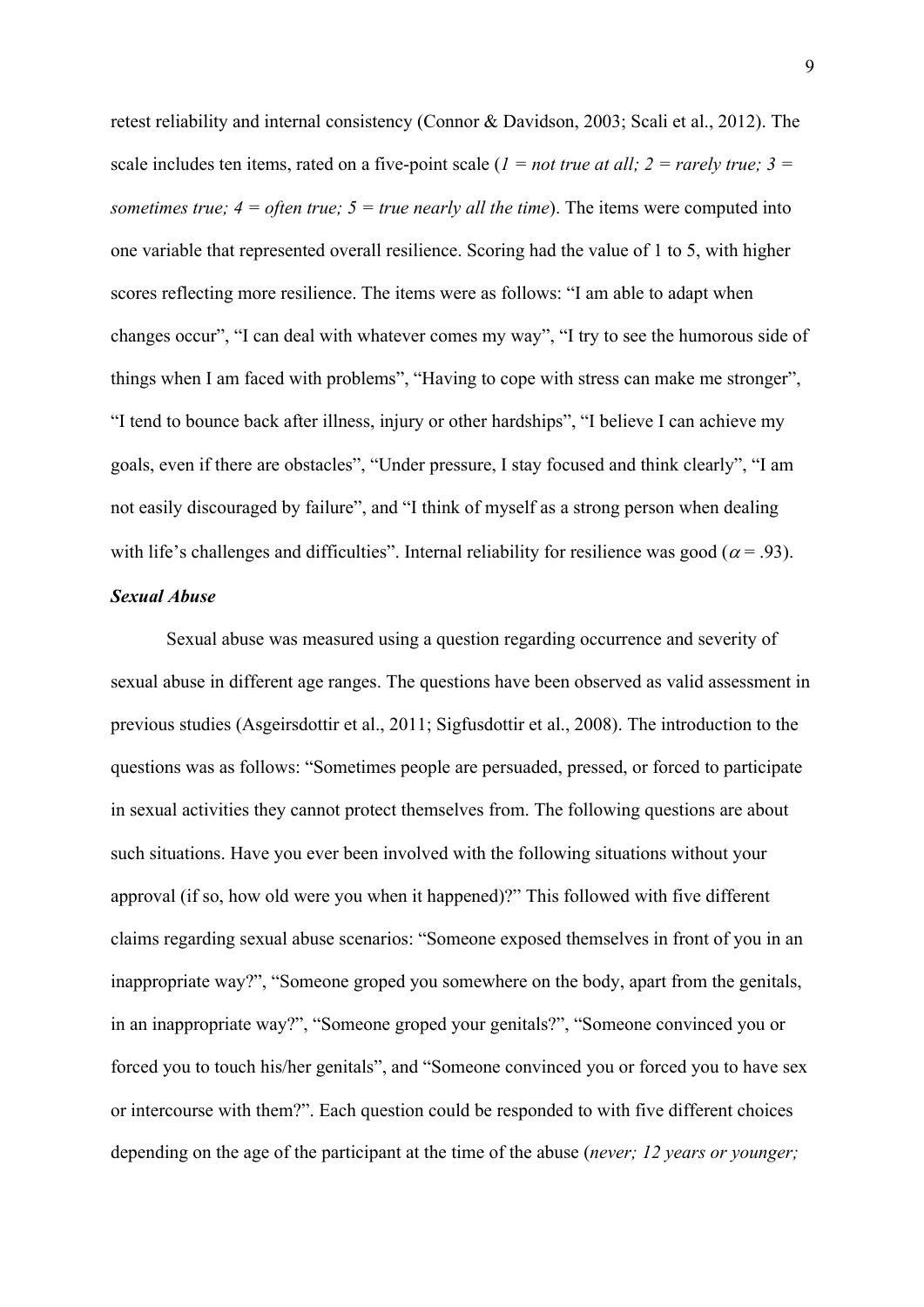*13-15 years; 16-17 years; 18 years or older*). To differentiate those who had experienced sexual abuse from those who had not experienced sexual abuse, sexual abuse was recoded into a dichotomous variable in which those who reported any type of sexual abuse once or more in any of the age ranges were combined. Hence the variable was coded as  $0 =$  "did not" report experience of sexual abuse", and  $1 =$  "did report experience of sexual abuse", as done in Sigfusdottir et al. (2008).

#### *Self-Esteem*

To assess self-esteem, the Rosenberg Self-Esteem Scale (RSE) was used. The Rosenberg scale has demonstrated excellent internal consistency and high internal validity (Hagborg, 1993). The Rosenberg scale captures participants' perceptions of their own selfworth on a ten-item scale, consisting of five positively worded items and five negatively worded items. The answer options were on a four-point scale (*1 = strongly agree; 2 = agree; 3 = disagree; 4 = strongly disagree*). The items were as follows: "I feel that I am a person of worth", "I feel that I have a number of good qualities", "All in all, I am inclined to think that I am a failure", "I am able to do things as well as most other people", "I feel I do not have much to be proud of", "I take a positive attitude toward myself", "On the whole, I am satisfied with myself", "I wish I could have more respect for myself", "I certainly feel useless at times", and "At times I think I am no good at all". Five items were recoded for all items of the scale to correspond and have higher values accounting for more high self-esteem. Items were computed into one variable that represented overall self-esteem. Scoring had the value of 1 to 4, where higher scores indicated higher self-esteem. The internal reliability for self-esteem was good ( $\alpha$  = .91).

## *Gender*

Gender was measured using the following question: "Are you a boy or a girl?" The question was binominal:  $0 = "boy"$  and  $1 = "girl".$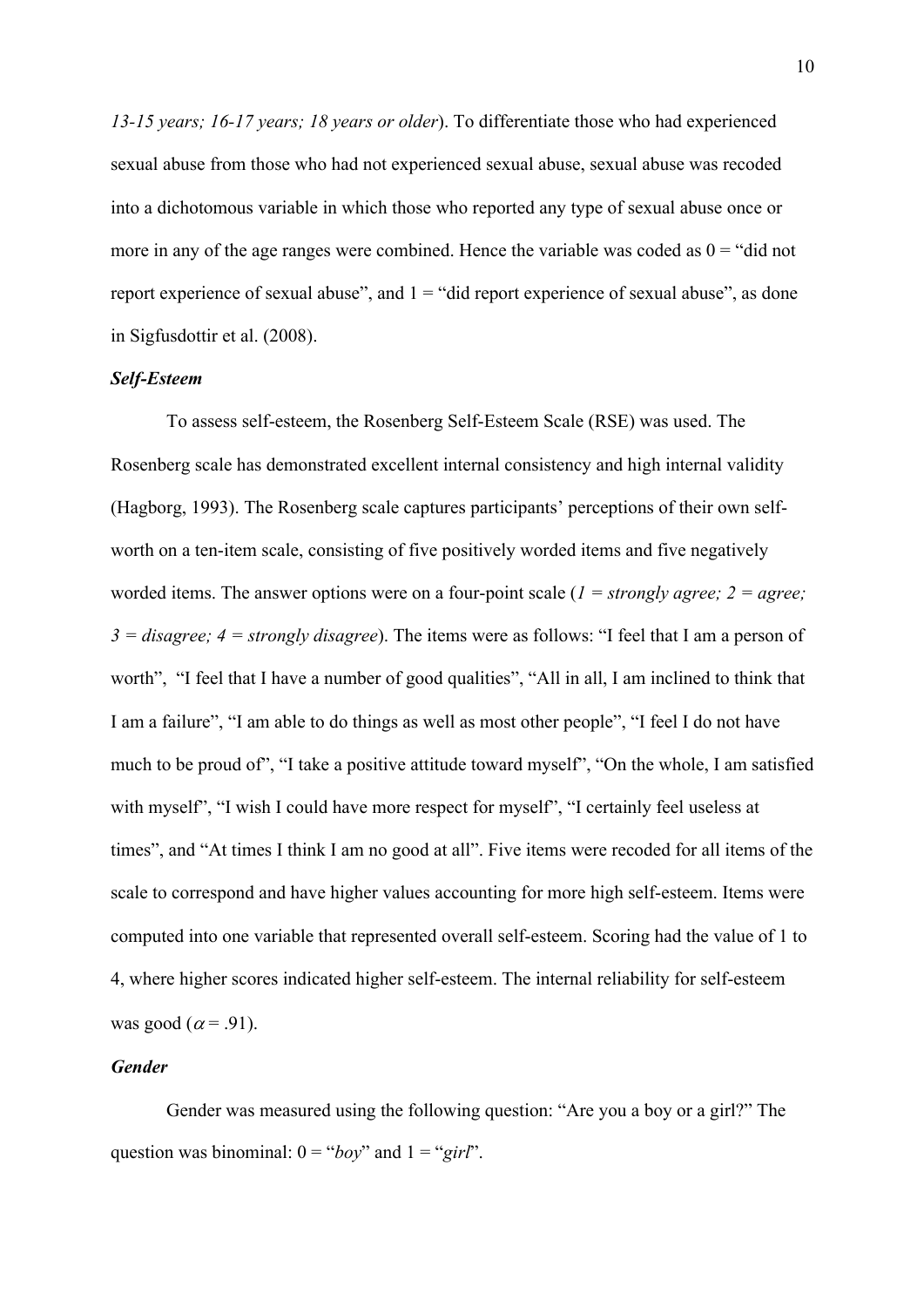#### **Procedure**

Data were collected using anonymous questionnaires. The questionnaires were dispatched to every junior college in Iceland on the same day in the spring of 2016. Teachers and personnel in each school supervised students using procedures approved by the National Bioethics Committee and the Icelandic Data Protection Agency. Students were instructed to respond to the questions conscientiously, and that they could discontinue participation at any time. Students were instructed not to write their names nor any other identifying information on the questionnaires to maintain anonymity. The questionnaires came with an unmarked envelope for each student to seal after completing the survey. Teachers and other school personnel collected the envelopes and dispatched the data for processing (Pálsdóttir et al., 2016). Permission was given from ICSRA for employment of the data in the present study and the study was permitted by the National Bioethics Committee (VSN-21-053).

## **Research Design and Data Analysis**

The current study was quantitative and cross-sectional. The dependent variable was resilience, and the independent variables were sexual abuse and gender. The mediator variable was self-esteem. The statistical program IBM SPSS Statistics (27th edition) was used for data processing and analyzing. A chi-square test was used to test the prevalence of sexual abuse by gender. Descriptive analysis, means, standard deviations, and correlation tests were generated for resilience and self-esteem. Independent samples t-tests were performed to determine whether there was a significant mean difference in resilience and self-esteem by gender and experience of sexual abuse. Factorial analysis of covariance (two-way Ancova) was conducted to determine main effects of sexual abuse on resilience while controlling for selfesteem, as well as interaction effects for gender and self-esteem. The assumption regarding homogeneity of variance was met for both the independent samples t-tests and the two-way Ancova, according to the Levene's test of equality of error variances. To analyze the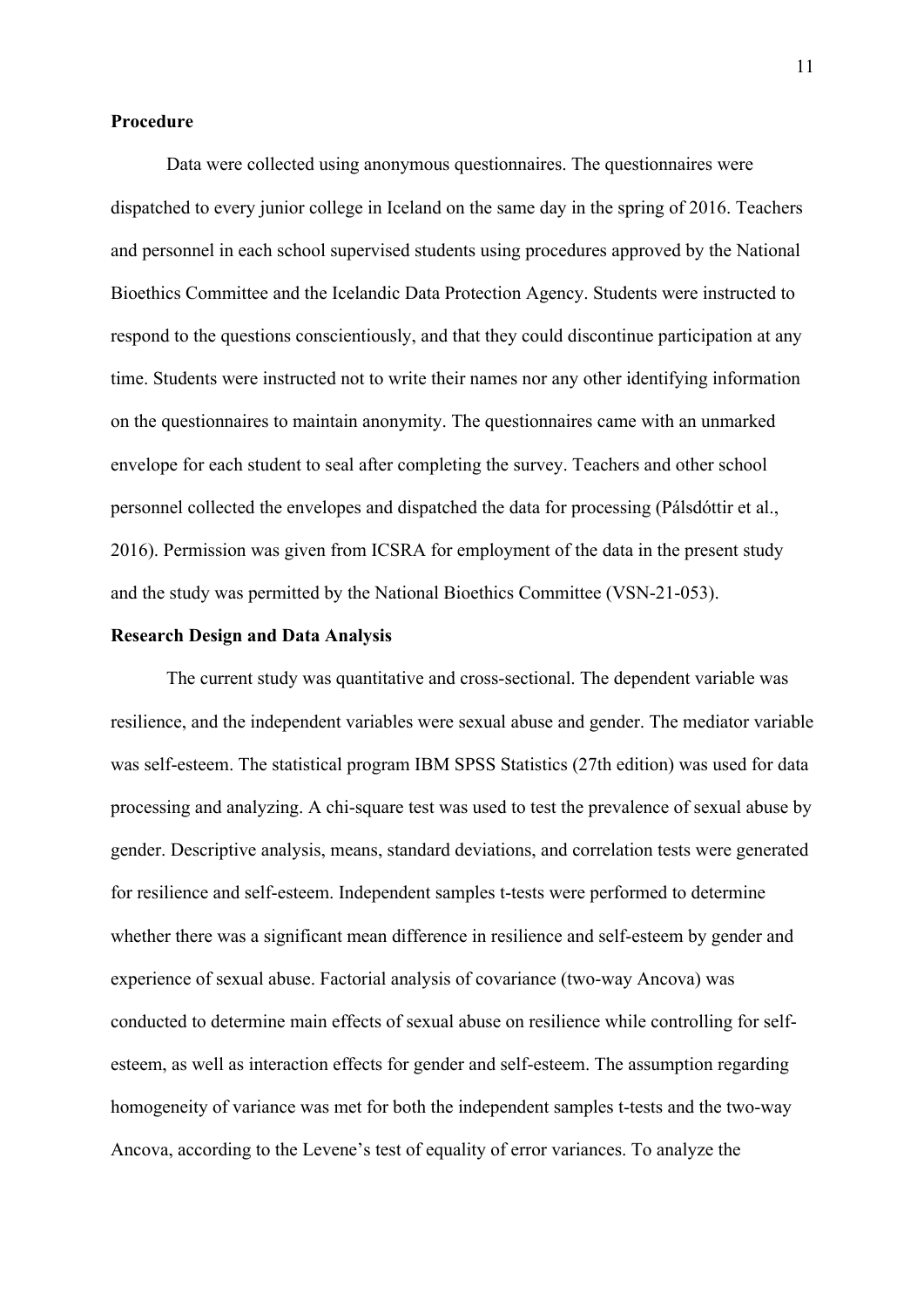mediating role of self-esteem between sexual abuse and resilience, two mediation models were generated using the Hayes Process macro tool (Hayes, 2017). In statistical research, the term mediation is used to describe a causal chain where it is assumed that the effect of an independent variable on a dependent variable is led by (or transmitted) by a third, mediator variable (Pardo & Román, 2013).

#### **Results**

Out of 2,129 respondents, 469 (22%) answered yes to one or more of the five questions on sexual abuse, shown in table 1. In regards to the specific items in the composite measure of sexual abuse, 2.5% of the boys and 11.7% of the girls reported indecent exposure and/or someone touching their bodies, excluding genitals, in an indecent way, 6.1% of boys and 10.6% of the girls reported someone touching their genitals and/or being forced to touch someone else's genitals, and 9.4% of boys and 12.9% of girls reported being persuaded, pressured or forced into having sexual intercourse. A significant difference was found between the genders with girls having an overall greater prevalence of sexual abuse (32.6%) than boys (11.2%),  $\chi^2$  (1, *N* = 2,129) = 141.31; *p* < .001.

## **Table 1**

*Number and Proportional Distribution of the Prevalence of Sexual Abuse Among Boys and Girls*

|                           | Frequency   |       |       | Percent     |         |          |
|---------------------------|-------------|-------|-------|-------------|---------|----------|
|                           | <b>Boys</b> | Girls | Total | <b>Boys</b> | Girls   | Total    |
| Suffered sexual abuse     | 119         | 349   | 468   | $11.2\%$    | 32.6%   | $22.0\%$ |
| Not suffered sexual abuse | 939         | 722   | 1661  | 88.8%       | 67.4%   | 78.1%    |
| Total                     | 1058        | 1071  | 2129  | $100\%$     | $100\%$ | $100\%$  |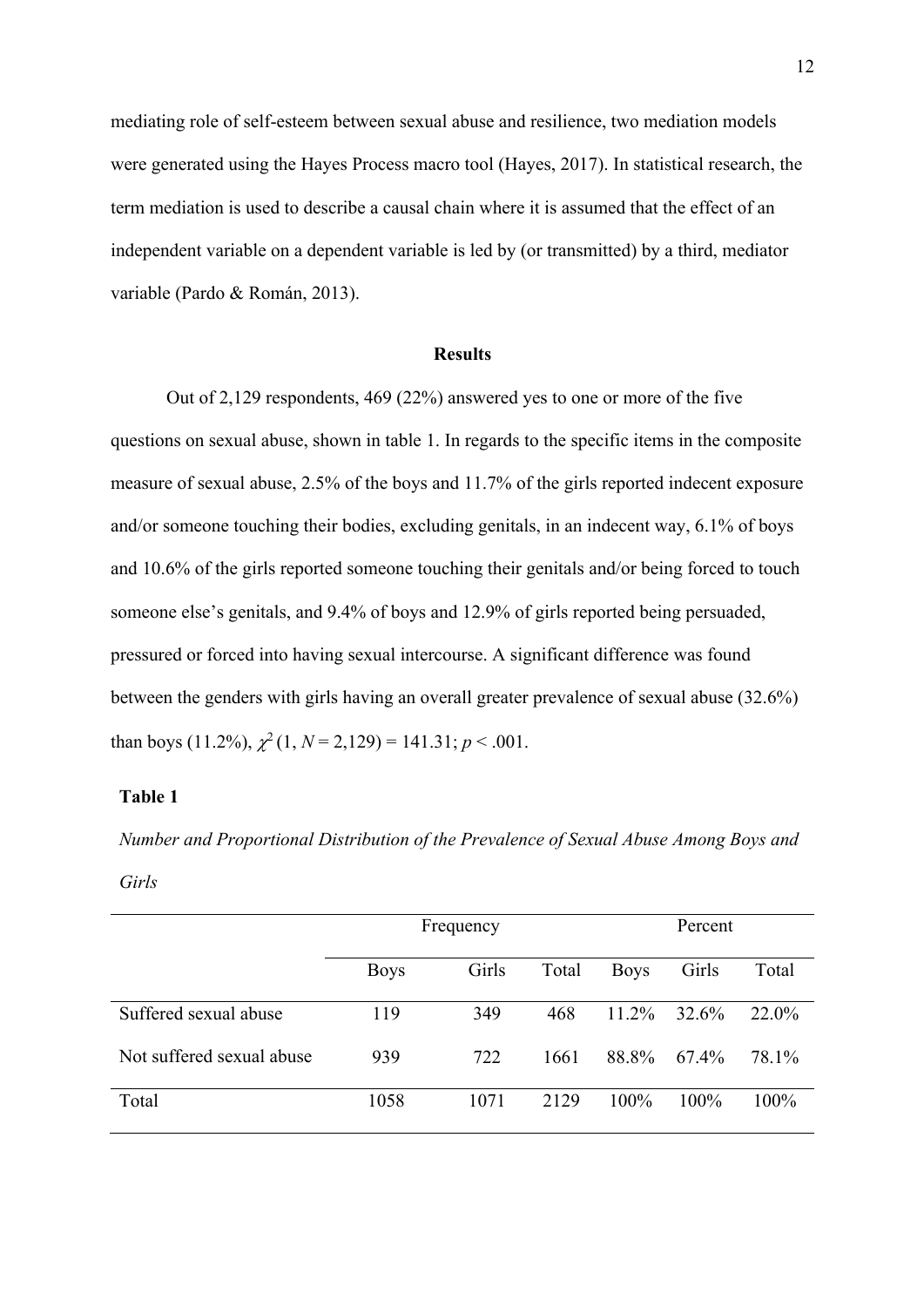Table 2 presents the descriptive statistics; range, means, and standard deviations, of resilience and self-esteem by gender and sexual abuse. Independent samples t-tests demonstrated significant mean differences by gender in resilience  $t(1930) = 8.65$ ;  $p < .001$ , and self-esteem  $t(1969) = 10.64$ ;  $p < .001$ , with boys reporting higher resilience and higher self-esteem than girls. As was hypothesized, independent samples t-tests demonstrated significant mean differences in resilience by experience of sexual abuse,  $t(1949) = 4.57$ ;  $p < .001$ , as well as in self-esteem,  $t(661) = 10.28$ ;  $p < .001$ , with sexual abuse victims reporting lower resilience and self-esteem than non-victims.

## **Table 2**

*Descriptive Statistics for Resilience and Self-Esteem.*

|              | Variable        | $\boldsymbol{N}$ | M        | SD  | Min          | Max            |
|--------------|-----------------|------------------|----------|-----|--------------|----------------|
| $\mathbf{1}$ | Resilience      | 1,951            | 3.65     | .82 | $\mathbf{1}$ | 5              |
|              | <b>Boys</b>     | 929              | $3.81**$ | .86 |              |                |
|              | Girls           | 1,003            | 3.49     | .78 |              |                |
|              | Sexual abuse    | 453              | $3.49**$ | .81 |              |                |
|              | No sexual abuse | 1,498            | 3.7      | .82 |              |                |
| 2            | Self-Esteem     | 2,005            | 3.12     | .67 | $\mathbf{1}$ | $\overline{4}$ |
|              | <b>Boys</b>     | 971              | $3.27**$ | .61 |              |                |
|              | Girls           | 1,015            | 2.98     | .69 |              |                |
|              | Sexual abuse    | 458              | $2.8**$  | .62 |              |                |
|              | No sexual abuse | 1,547            | 3.2      | .73 |              |                |

*Note.* \*\* Mean difference is significant at the .001 level;  $N =$  Number of participants; M

= Mean; *SD* = Standard Deviation.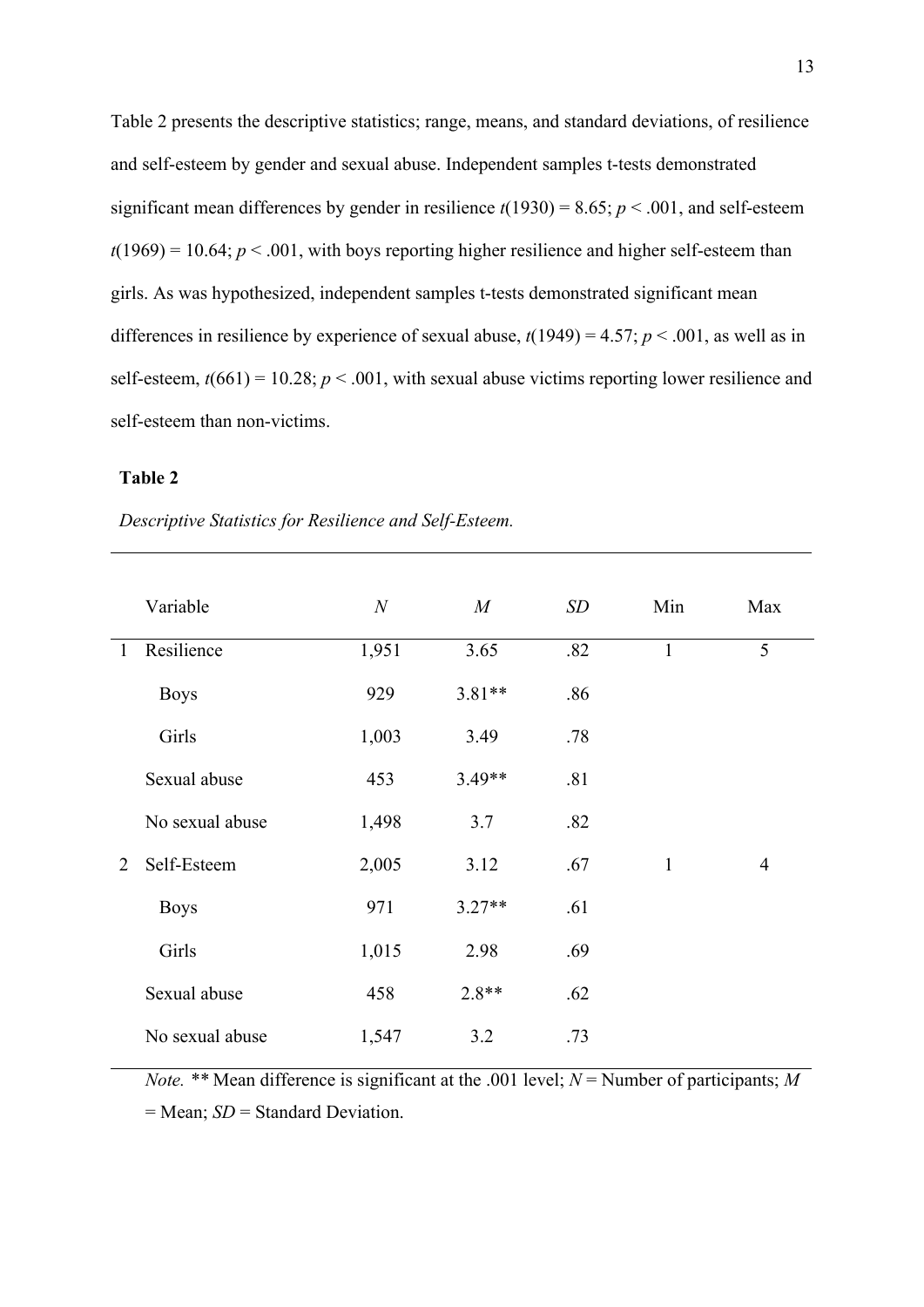Consistent with the second hypothesis, the intercorrelation between self-esteem and resilience indicated that self-esteem is positively related to resilience; the higher the self-esteem, the higher the resilience  $(r = .56)$ .

In light of the variance in sexual abuse between boys and girls as well as the significant mean difference in resilience and self-esteem, a factorial analysis of covariance (two-way Ancova) was conducted to test for an interaction effect between gender and selfesteem on resilience, as well as main effects of sexual abuse and gender, with self-esteem as a covariate. Figure 1 displays mean scores in resilience by experience of sexual abuse and gender, while controlling for self-esteem.

## **Figure 1**

*Comparison of Resilience Scores for Male and Female Sexual Abuse Victims and Non-Victims when Controlling for Self-Esteem*



Boys Girls

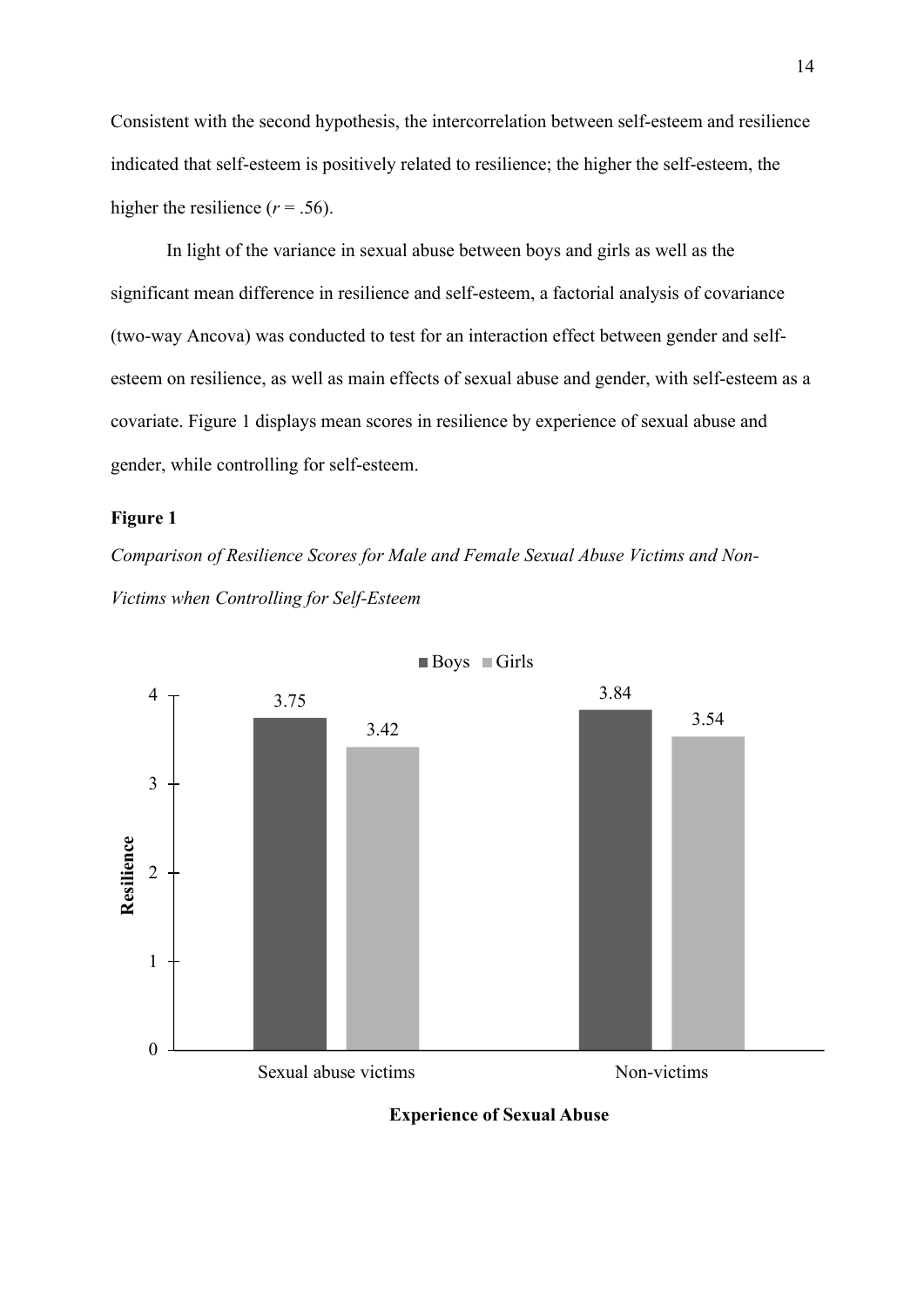A significant main effect was found for sexual abuse,  $F(1, 1865) = 7.03$ ;  $p < .01$ , on resilience; those who had experienced sexual abuse exhibited lower resilience  $(M = 3.51)$  than non-victims ( $M = 3.70$ ). Main effects for gender were also significant,  $F(1,1865) = 0.71$ ;  $p =$ .008; boys exhibited higher resilience  $(M = 3.75)$  than girls  $(M = 3.42)$ . Consistent with the third hypothesis that stated that the relationship between self-esteem and resilience in sexual abuse victims interacts with gender, the interaction effect between gender and self-esteem was significant,  $F(2, 1865) = 376.84$ ;  $p < .001$ , which raises concerns about the assumption of homogeneity of the regression slopes and supports doing separate mediation analysis for boys and girls.

To test the fourth hypothesis which stated that self-esteem mediates the impact of sexual abuse on resilience in boys and girls, the Hayes Process macro for SPSS (Hayes, 2017) was used. Since a significant interaction effect between gender and self-esteems was detected, separate mediation analyses were conducted for boys and girls.

Figure 2 shows the mediation model for boys. An insignificant total effect was found for sexual abuse on resilience,  $b = -.08$ ,  $t = -.97$ ,  $p = .33$ , i.e., when self-esteem was not in the model, sexual abuse did not significantly affect resilience for boys. A significant indirect effect between sexual abuse and resilience was found through self-esteem,  $b = -0.21$ , BCa CI [-.31, -.11], hence experiencing sexual abuse indirectly increased resilience through selfesteem. Sexual abuse significantly predicted lower self-esteem,  $b = -28$ ,  $t = -4.63$ ,  $p < .001$ , and self-esteem significantly predicted higher resilience,  $b = .73$ ,  $t = 18.49$ ,  $p < .001$ . A positive direct effect between sexual abuse and resilience was insignificant,  $b = .12$ ,  $t = 70$ ,  $p = .12$ = .09. Therefore, results suggest the relationship between sexual abuse and resilience was fully mediated by self-esteem in boys. The analysis indicated that sexual abuse and selfesteem explained statistically 27.7% of the variance in resilience for boys  $(R^2 = .277)$ .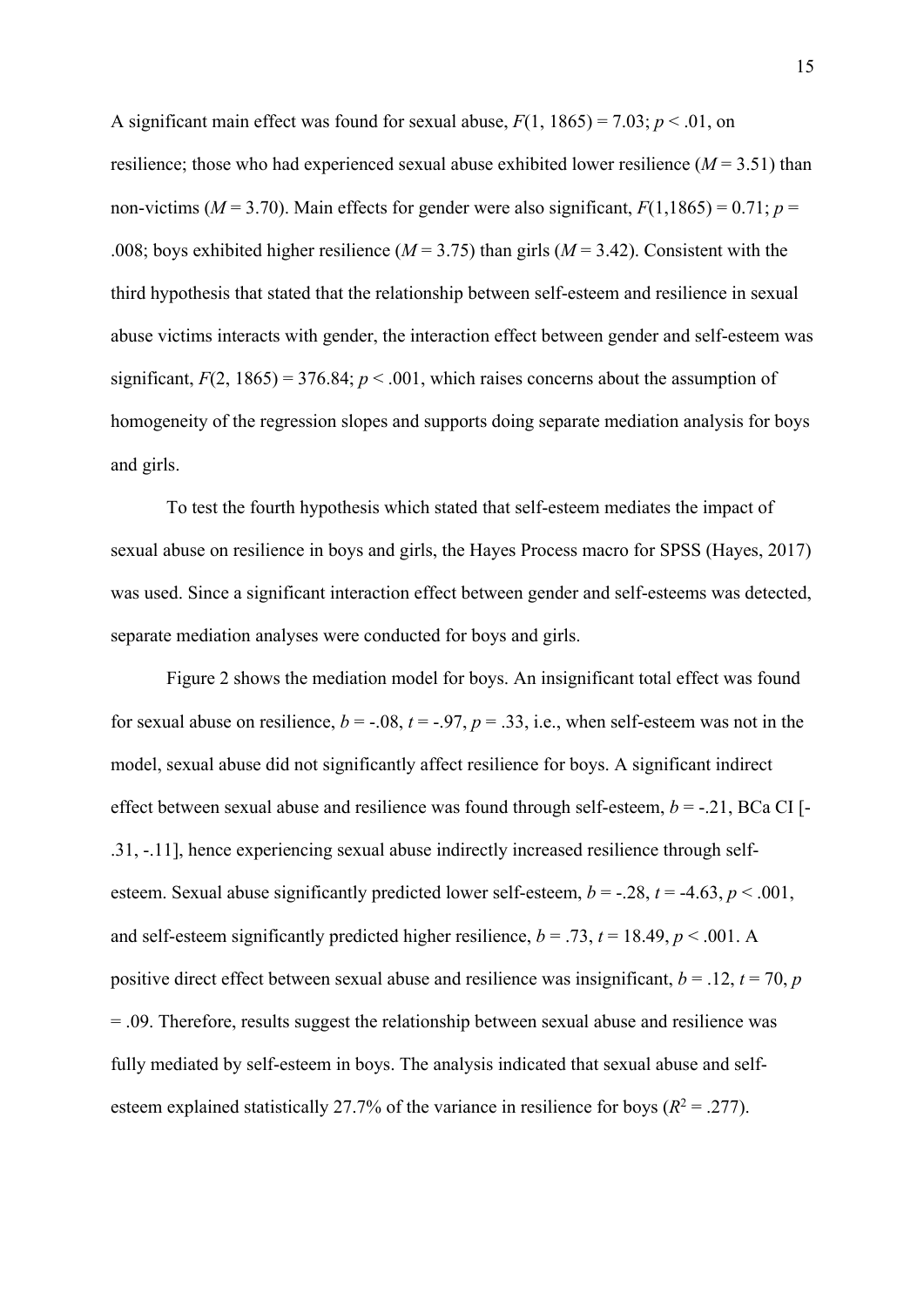#### **Figure 2**

*The Mediating Role of Self-Esteem in the Relationship Between Sexual Abuse and Resilience Among Boys*



*Note*. \*\* Coefficients are significant at the .001 level.

Figure 3 displays the mediation model for girls. A significant total effect was found for sexual abuse on resilience,  $b = -11$ ,  $t = -2.12$ ,  $p < 0.05$ , i.e., sexual abuse significantly predicted lower resilience when self-esteem was not in the model. A significant indirect effect between sexual abuse and resilience was found through self-esteem, *b* = -.21, BCa CI [-.27, - .15], hence experiencing sexual abuse indirectly increased resilience through self-esteem. Sexual abuse significantly predicted lower self-esteem  $b = -0.33$ ,  $t = -7.14$ ,  $p < .001$ , and higher self-esteem significantly predicted higher resilience,  $b = .64$ ,  $t = 20.36$ ,  $p < .001$ . However, the increasing direct effect of sexual abuse on resilience was still significant for girls,  $b = .09$ ,  $t =$ 70,  $p < .05$ , although the strength of the relationship was reduced and was therefore partially mediated by self-esteem. The analysis indicated that sexual abuse and self-esteem explained statistically 30.3% of the variance in resilience for girls  $(R^2 = .303)$ . The two mediation analyses supported the fourth hypothesis, stating that self-esteem mediated the impact of sexual abuse on resilience in boys and girls.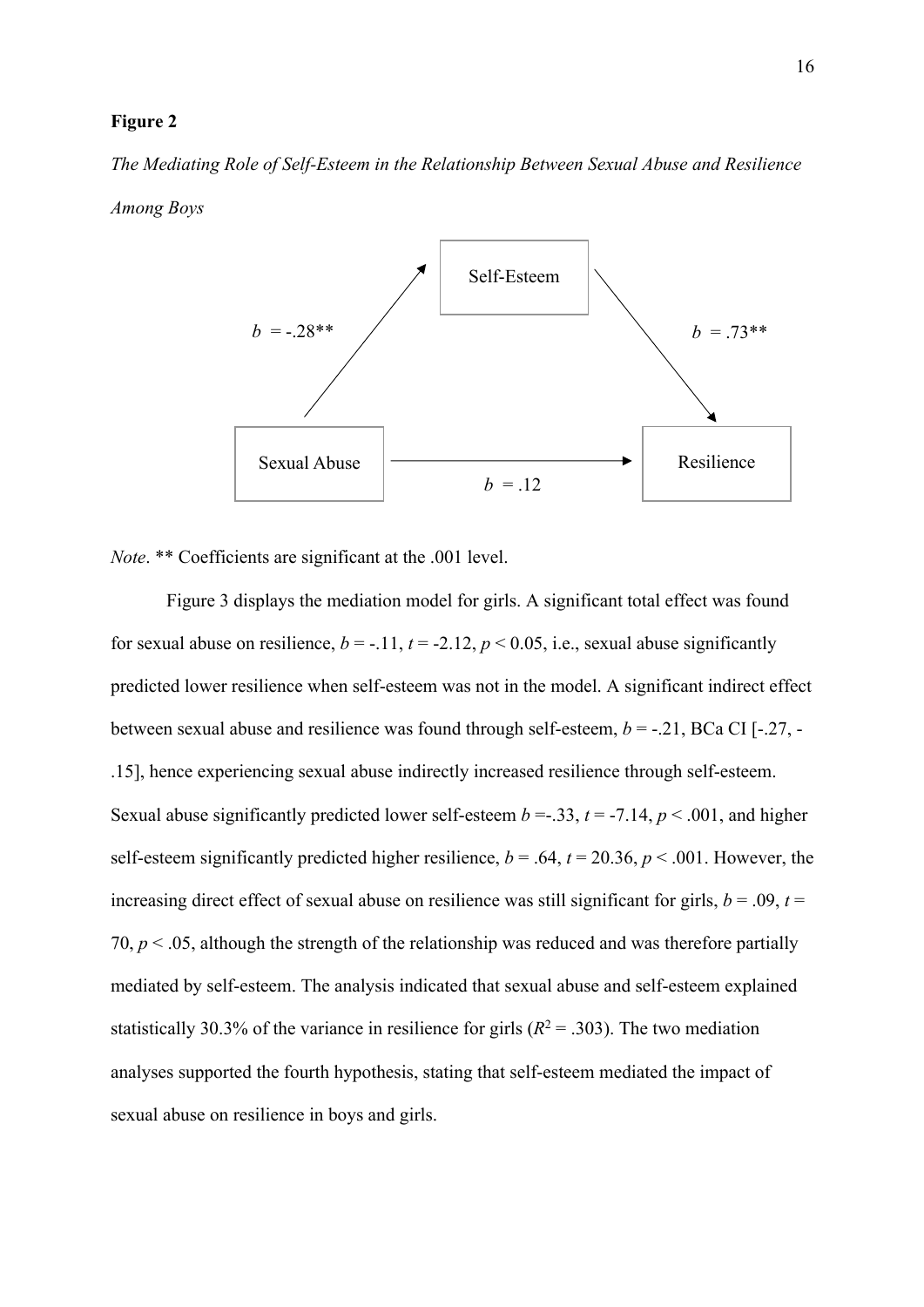#### **Figure 3**

*The Mediating Role of Self-Esteem in the Relationship Between Sexual Abuse and Resilience Among Girls*



*Note*. \* Coefficients are significant at the .05 level; \*\* Coefficients are significant at the .001 level.

#### **Discussion**

The aim of the present study was to examine resilience in sexual abuse victims and determine if - and how - self-esteem influences resilience in victims of sexual abuse. The results supported the first hypothesis, indicating that sexual abuse victims have significantly less resilience than non-victims. While there is a deficiency in research on the relationship between sexual abuse and resilience, these results are in line with some studies that suggest that sexual abuse negatively impacts victims' psychological functioning (Domhardt et al. 2015; Hébert et al., 2014). Secondly, it was hypothesized that there is a positive correlation between self-esteem and resilience in adolescents. This was tested and supported with correlation analysis, which is consistent with previous research that has demonstrated positive association between self-esteem and resilience (Benetti & Kambouropoulos, 2006).

The results supported the third hypothesis by demonstrating that the relationship between self-esteem and resilience in sexual abuse victims interacts with gender. Overall,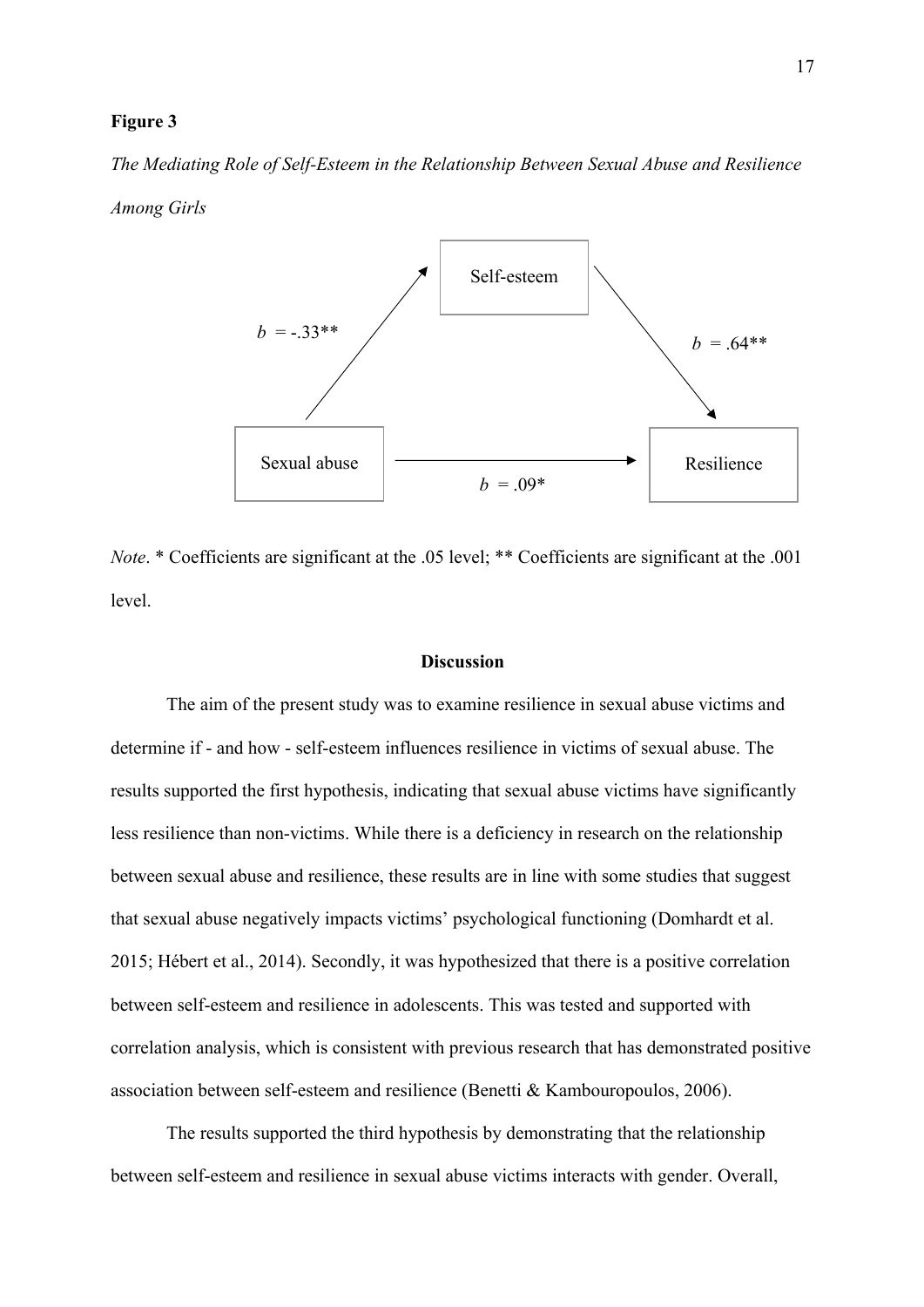boys scored higher on the resilience scale compared to girls, regardless of sexual abuse exposure. This is in line with other studies that suggest that women score lower on resilience measures compared to males (Stratta et al., 2013). In addition, it has been found that the genders respond differently to stressful events, in which women are more likely to develop stress disorders following traumatic experiences (Bangasser & Valentino, 2014). For example, studies have found that sexually abused females are more probable to have high levels of PTSD compared to sexually abused males (Hébert et al., 2014).

Lastly, it was hypothesized that self-esteem mediates the impact of sexual abuse on resilience in boys and girls. This was tested and supported with two separate mediation analyses for boys and girls using the Hayes Process Macro tool for SPSS. Findings revealed that the relationship between sexual abuse and resilience was fully mediated through selfesteem in boys, and partially mediated through self-esteem in girls. This indicates that higher self-esteem leads to higher resilience in victims of sexual abuse. When self-esteem was not in the model, sexual abuse was negatively related to resilience, both among boys and girls. However, when controlling for the mediation effect of self-esteem, the relationship between sexual abuse and resilience changed, i.e., it changed from a negative relationship into a positive relationship. This suggests that self-esteem is a crucial factor in the development of resilience following sexual abuse in adolescents.

The relationship between sexual abuse and resilience was stronger among girls than boys while controlling for self-esteem, which may suggest that girls are more vulnerable to the effects of sexual abuse compared to boys. There is a lack of research defining the relationships between sexual abuse, resilience, and self-esteem. However, studies have found that self-esteem mediates the relationship between abuse and depression and has been identified as a protective factor in physical abuse victims (Arslan, 2016; Stein et al., 2002). Furthermore, a positive relationship has been found between self-esteem and resilience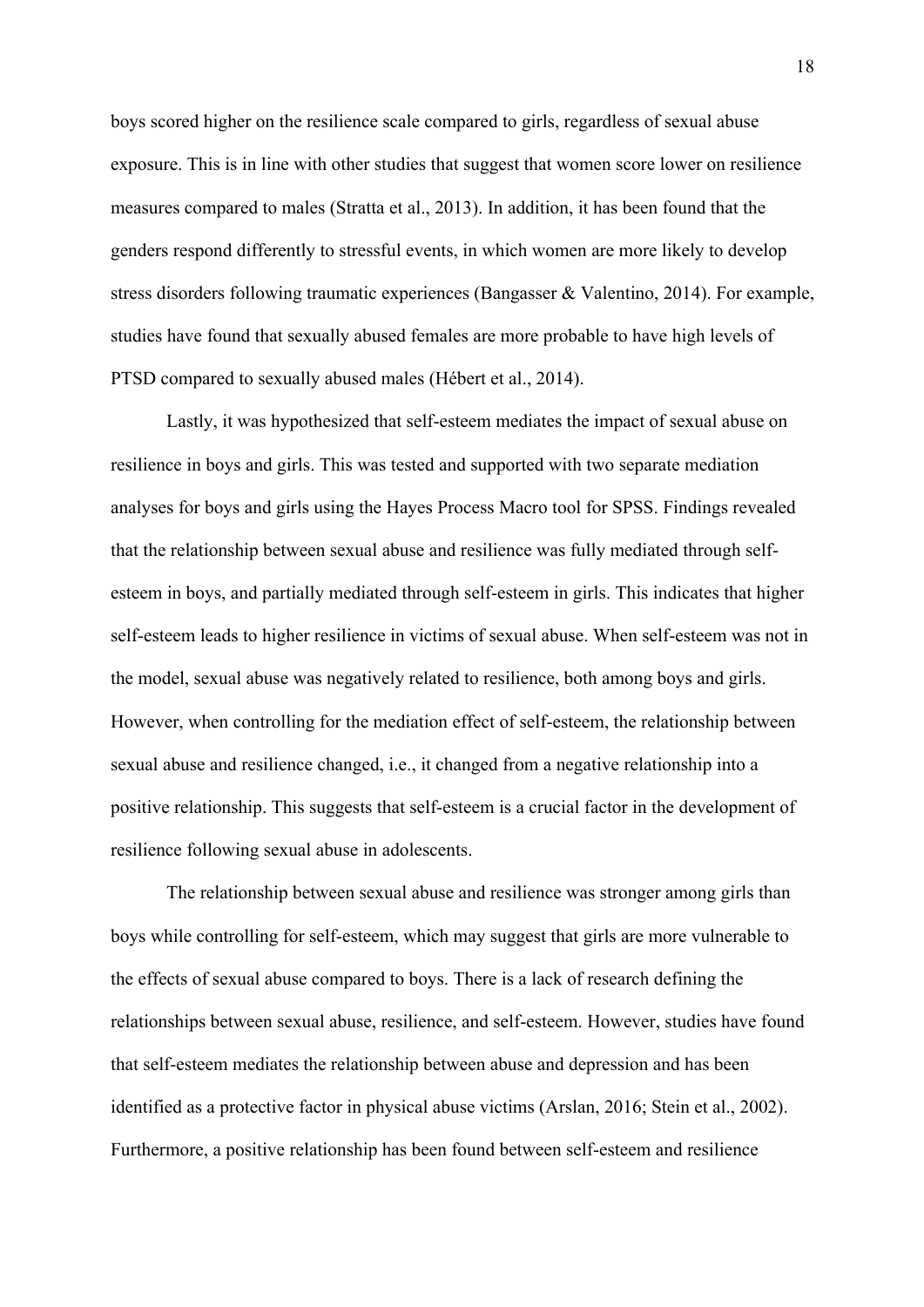(Benetti & Kambourpoulos, 2006), and self-esteem has been identified as a contributor to increased resilience, meaning that it can be a protective factor against interpersonal problems in sexual abuse victims (Domhardt et al., 2015; Herrman et al., 2011; Jonzon & Lindblad, 2006;), and an indicator of resilience (Domhardt et al., 2015), emphasizing its importance for victims of sexual abuse.

The strengths of the present study lie in the research design, coverage of the student population and the high response rate. All registered students in Iceland that attended school on the day the survey was administered participated which increases reliability of results. This, along with the equal gender distribution in the sample selected, provides a good base for statistical inference. Another strength worth mentioning are the measures for resilience and self-esteem. The Connor-Davidson Resilience Scale and the Rosenberg Self-Esteem Scale have been tested and validated extensitvely in past research (Connor & Davidson, 2003; Hagborg, 1993; Scali et al., 2012). A limitation of the study was that resilience, the dependent variable, is a process that changes over time and is therefore best studied using longitudinal research designs rather than cross-sectional designs (Marriott et al., 2014). Another limitation was that the data was self-report data, that relies on individual's own report of their behavior. Self-report measures can be subjective and impacted by participants' characteristics. For example, when it comes to sexual abuse or indecent behavior, there are known cultural variations in what is considered inappropriate touching or harassment, thus, responses may differ between individuals in various social groups or over time (Lanning & Dietz, 2014; Mathews, 2017; Wurtele, 2012).

Despite its limitations, the study provided relevant information on Icelandic adolescents pertaining to resilience, sexual abuse, and self-esteem. A vast number of studies have examined the adverse consequences of sexual abuse, however, there is a need for further research regarding resilience and positive coping among sexual abuse victims, as well as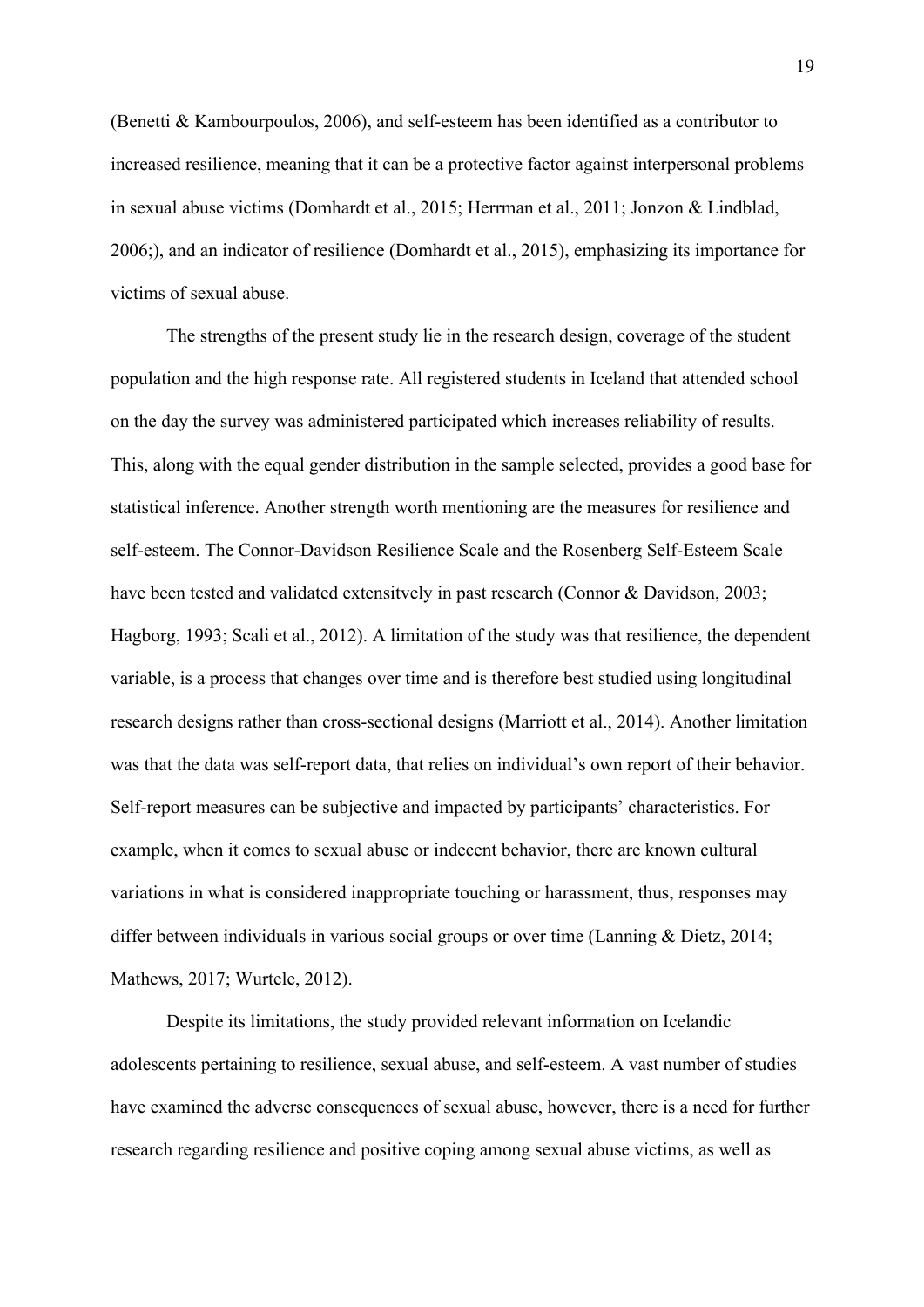studies on gender differences in resilience and self-esteem following sexual abuse. The indication that self-esteem increases resilience in victims of sexual abuse emphasizes the crucial role of self-esteem as a protective factor in sexual abuse victims. For further understanding on how to contribute to resilience following experience of sexual abuse, additional research is needed on other protective factors and mediators that promote resilience such as parental support, peer support, education, and social status. Longitudinal studies are needed to analyze the impact of sexual abuse on victims' resilience, functioning, and coping over time. Nevertheless, the results of the current study and previous studies emphasize the importance and opportunity for promoting self-esteem and self-image in adolescents to minimize adverse consequences of sexual abuse and find ways to contribute to positive adaptation and functioning among victims. For practical implications, it is crucial for therapists, counselors, and individuals working in the field of psychology to recognize and understand the gender difference pertaining to the impact of sexual abuse to improve therapeutic practices and implementations for victims of sexual abuse. In conclusion, the results highlight the importance of further understanding on what distinguishes individuals who demonstrate resilience apart from those who develop psychopathology following sexual abuse, which is crucial for improving preventative efforts for children and adolescents exposed to violence and abuse.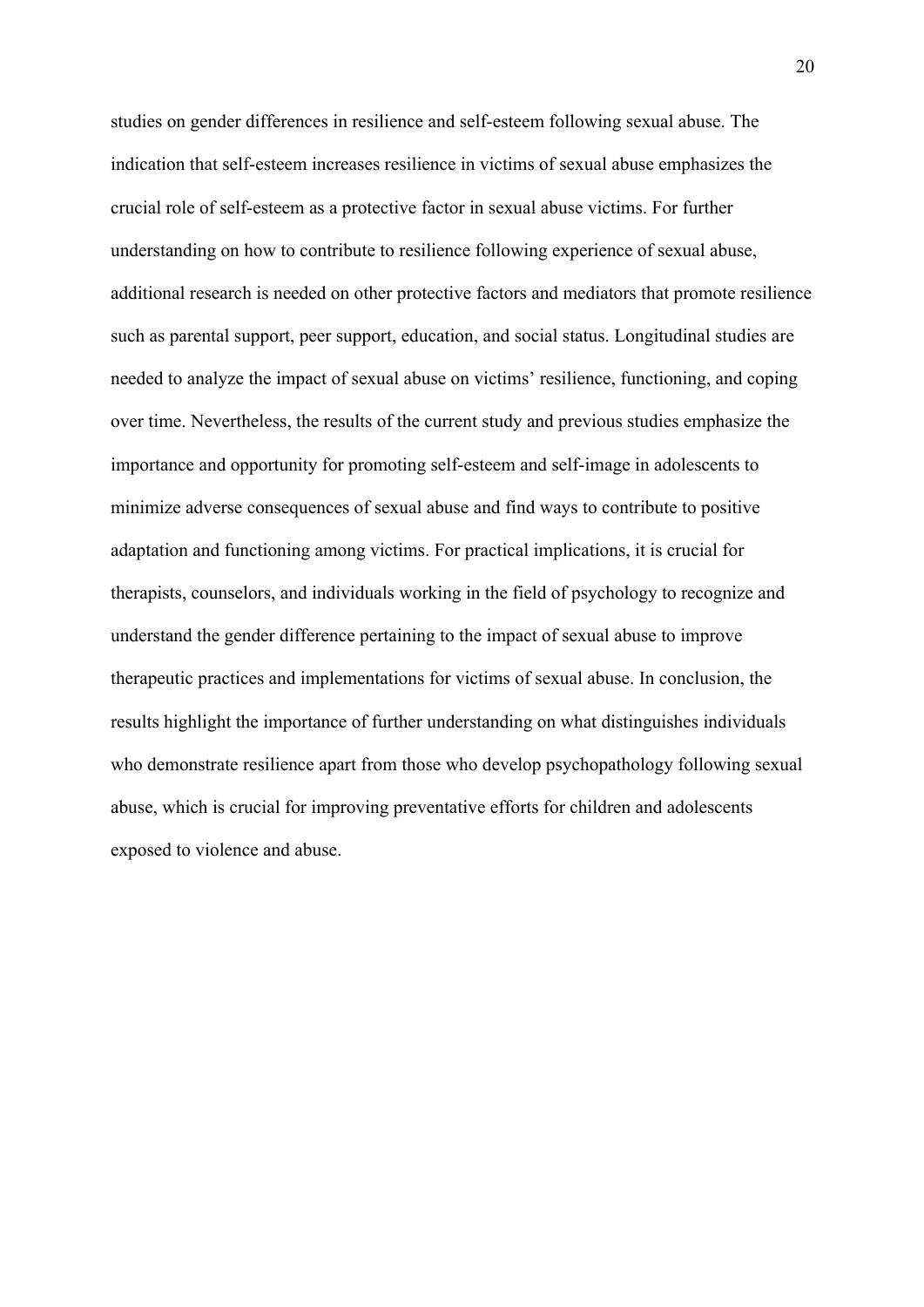#### **References**

- Afifi, T. O., & MacMillan, H. L. (2011). Resilience following child maltreatment: A review of protective factors. *The Canadian Journal of Psychiatry*, *56*(5), 266–272. https://doi.org/10.1177/070674371105600505
- American Psychological Association (n.d.). *Sexual Abuse* https://www.apa.org/topics/sexualabuse
- Arslan, G. (2016). Psychological maltreatment, emotional and behavioral problems in adolescents: The mediating role of resilience and self-esteem. *Child Abuse & Neglect, 52,* 200–209. https://doi.org/10.1016/j.chiabu.2015.09.010
- Asgeirsdottir, B. B., Gudjonsson, G. H., Sigurdsson, J. F., & Sigfusdottir, I. D. (2010). Protective processes for depressed mood and anger among sexually abused adolescents: The importance of self-esteem. *Personality and Individual Differences*, *49*(5), 402–407. https://doi.org/10.1016/j.paid.2010.04.007
- Bangasser, D. A., & Valentino, R. J. (2014). Sex differences in stress-related psychiatric disorders: Neurobiological perspectives. *Frontiers in Neuroendocrinology*, *35*(3), 303–319. https://doi.org/10.1016/j.yfrne.2014.03.008
- Benetti, C., & Kambouropoulos, N. (2006). Affect-regulated indirect effects of trait anxiety and trait resilience on self-esteem. *Personality and Individual Differences*, *41*(2), 341– 352. https://doi.org/10.1016/j.paid.2006.01.015
- Caprara, G. V., Alessandri, G., Barbaranelli, C., & Vecchione, M. (2013). The longitudinal relations between self-esteem and affective self-regulatory efficacy. *Journal of Research in Personality*, *47*(6), 859–870. https://doi.org/10.1016/j.jrp.2013.08.011
- Chen, L. P., Murad, M. H., Paras, M. L., Colbenson, K. M., Sattler, A. L., Goranson, E. N., Elamin, M. B., Seime, R. J., Shinozaki, G., Prokop, L. J., & Zirakzadeh, A. (2010). Sexual abuse and lifetime diagnosis of psychiatric disorders: Systematic review and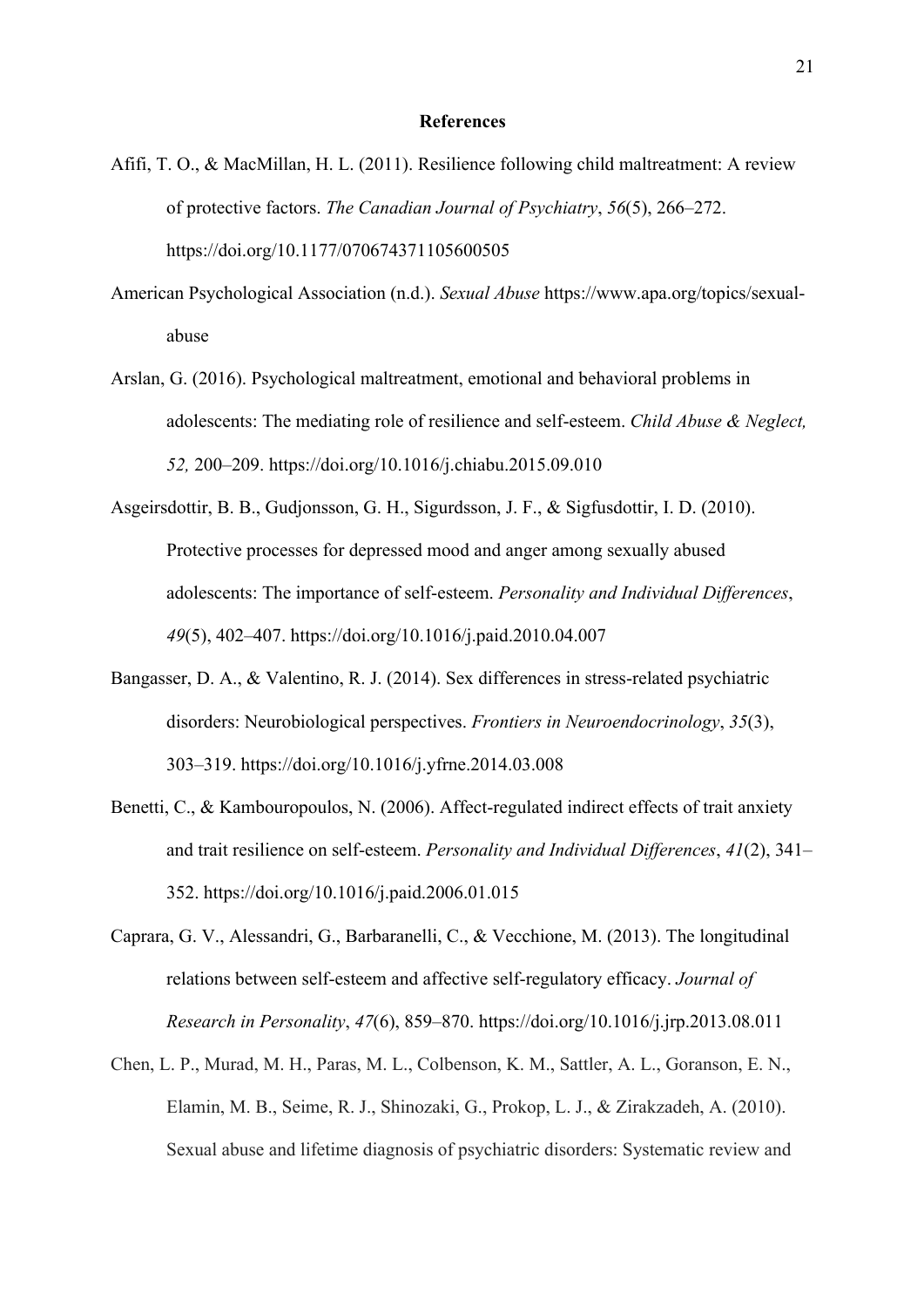meta-analysis. *Mayo clinic proceedings*,*85*(7), 618–629.

https://doi.org/10.4065/mcp.2009.0583

- Cicchetti, D., & Curtis, W. J. (2015). The developing brain and neural plasticity: Implications for normality, psychopathology, and resilience*.* In D. Cicchetti & D. J. Cohen (eds.), *Developmental Psychopathology* (pp. 1–64). John Wiley & Sons, Ltd. https://doi.org/10.1002/9780470939390.ch1
- Collishaw, S., Pickles, A., Messer, J., Rutter, M., Shearer, C., & Maugan, B. (2007). Resilience to adult psychopathology following childhood maltreatment: Evidence from a community sample. *Child Abuse & Neglect, 31*(3), 211–229. https://doi.org/10.1016/j.chiabu.2007.02.004
- Connor, K. M., & Davidson, J. R. T. (2003). Development of a new resilience scale: The Connor-Davidson Resilience Scale (CD-RISC). *Depression and Anxiety*, *18*(2), 76– 82. https://doi.org/10.1002/da.10113
- Domhardt, M., Münzer, A., Fegert, J. M., & Goldbeck, L. (2015). Resilience in survivors of child sexual abuse: A systematic review of the literature. *Trauma, Violence, & Abuse*, *16*(4), 476–493. https://doi.org/10.1177/1524838014557288
- Edmond, T., W. Auslander., Elze, D., & Bowland, S. (2006). Signs of resilience in sexually abused adolescent girls in the foster care system. *Journal of Child Sexual Abuse, 15*(1), 1–28. http://dx.doi.org/10.1300/J070v15n01\_01
- Fleming, J., & Ledogar, R. J. (2008). Resilience, an evolving concept: A review of literature relevant to aboriginal research. *Pimatisiwin*, *6*(2), 7–23.
- Friedberg, A., & Malefakis, D. (2018). Resilience, trauma, and coping. *Psychodynamic Psychiatry*, *46*, 81–113. https://doi.org/10.1521/pdps.2018.46.1.81
- Goldstein, A. L., Faulkner, B. & Wekerle, C. (2013). The relationship among internal resilience, smoking, alcohol use, and depression symptoms in emerging adults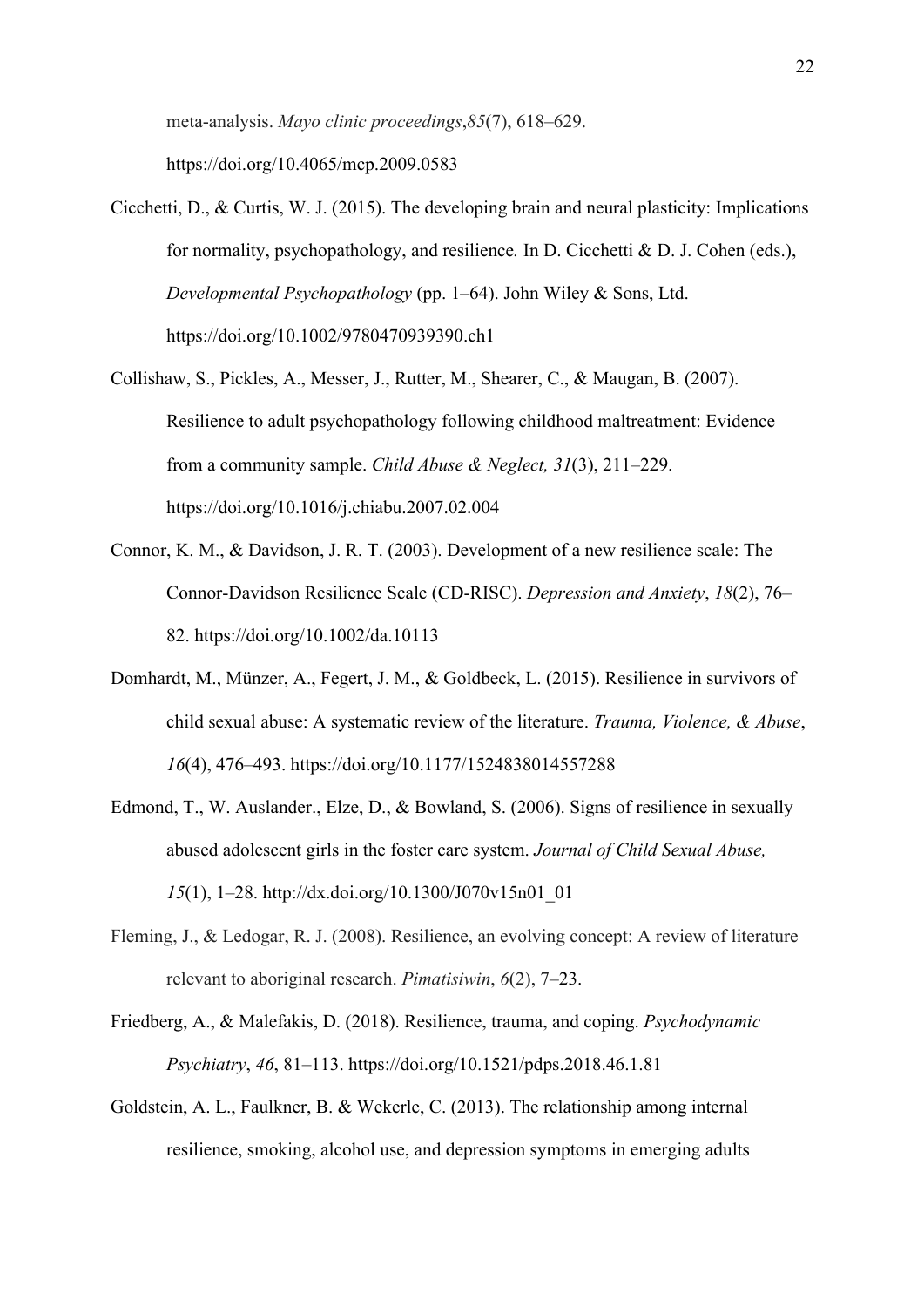transitioning out of child welfare. *Child Abuse & Neglect, 37*(1), 22–32. http://dx.doi.org/10.1016/j.chiabu.2012.08.007

- Hagborg, W. J. (1993). The Rosenberg Self-Esteem scale and Harter's Self-Perception profile for adolescents: A concurrent validity study. *Psychology in the Schools*, *30*(2), 132– 136. https://doi.org/10.1002/1520-6807(199304)30:2<132::AID-PITS2310300205>3.0.CO;2-Z
- Hayes, A. F. (2017). *Introduction to mediation, moderation, and conditional process analysis: A regression-based approach* (2nd ed.). Guildford Publications.
- Hébert, M., Lavoie, F., & Blais, M. (2014). Post traumatic stress disorder/PTSD in adolescent victims of sexual abuse: Resilience and social support as protection factors. *Ciência & Saúde Coletiva*, *19*, 685–694. https://doi.org/10.1590/1413-81232014193.15972013
- Herrman, H., Stewart, D. E., Diaz-Granados, N., Berger, E. L., Jackson, B., & Yuen, T. (2011). What is resilience? *The Canadian Journal of Psychiatry*, *56*(5), 258–265. https://doi.org/10.1177/070674371105600504
- Jonzon, E., & Lindblad, F. (2006). Risk factors and protective factors in relation to subjective health among adult female victims of child sexual abuse. *Child Abuse & Neglect*, *30*(2), 127–143. https://doi.org/10.1016/j.chiabu.2005.08.014
- Joseph, S., & Linley, P. A. (2006). Growth following adversity: Theoretical perspectives and implications for clinical practice. *Clinical Psychology Review*, *26*(8), 1041–1053. https://doi.org/10.1016/j.cpr.2005.12.006
- Lanning, K. V., & Dietz, P. (2014). Acquaintance molestation and youth-serving organizations. *Journal of Interpersonal Violence, 29*(15), 2815 –2838. https://doi.org/10.1177/0886260514532360

Lopez, S. J. (2011). *The Encyclopedia of Positive Psychology*. John Wiley & Sons.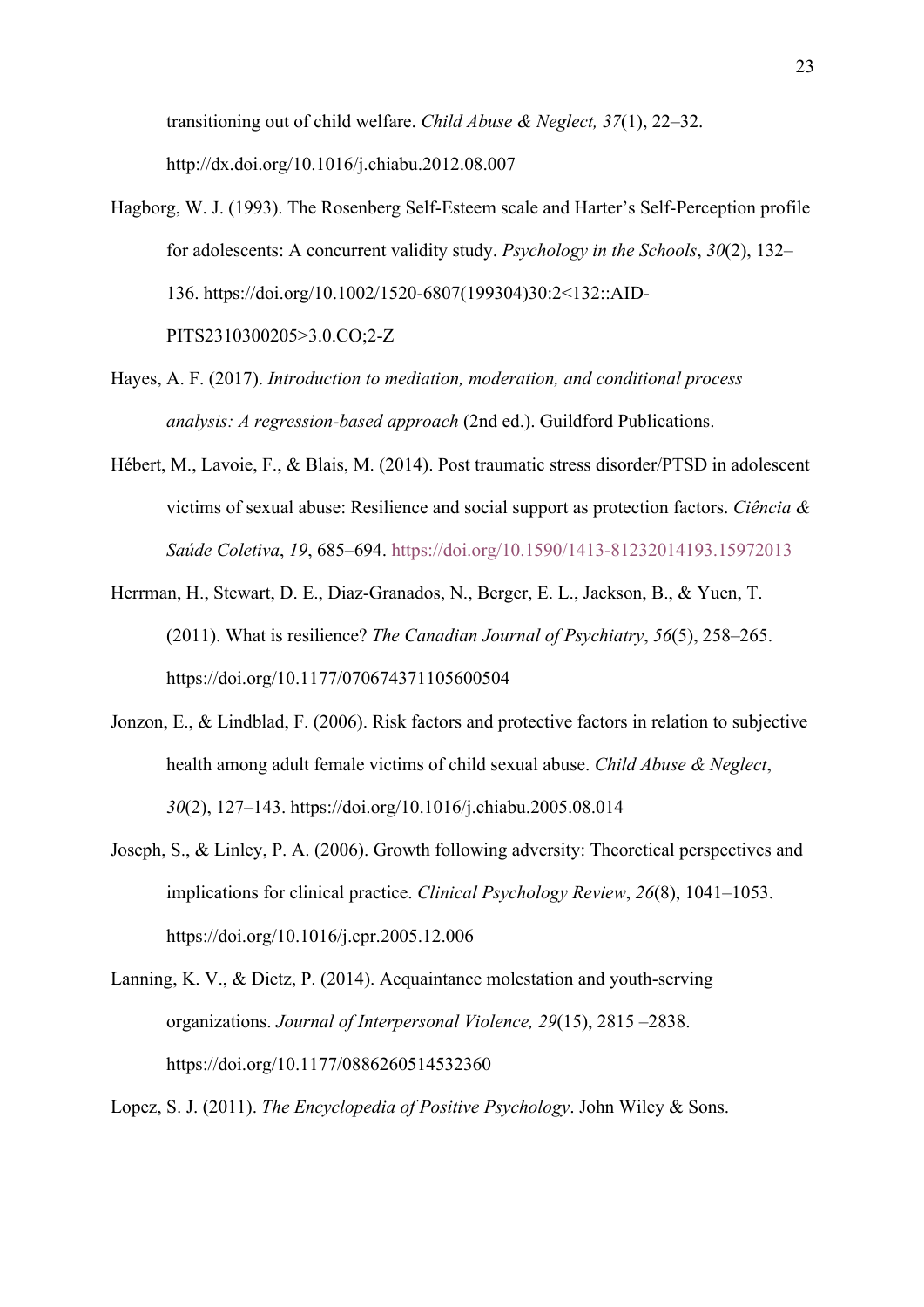- Luthar, S. S., & Cicchetti, D. (2000). The construct of resilience: Implications for interventions and social policies. *Development and Psychopathology*, *12*(4), 857–885. https://doi.org/10.1017/s0954579400004156.
- Luthar, S. S., Cicchetti, D., & Becker, B. (2000). The construct of resilience: A critical evaluation and guidelines for future work. *Child Development*, *71*(3), 543–562. https://doi.org/10.1111/1467-8624.00164
- Marriott, C, Hamilton-Giachritsis, C., & Harrop, C. (2014). Factors promoting resilience following childhood sexual abuse: A structured, narrative review of the literature. *Child Abuse Review*, *23*(1), 17–34. https://doi.org/10.1002/car.2258
- Mathews, B. (2017). Optimising implementation of reforms to better prevent and respond to child sexual abuse in institutions: Insights from public health, regulatory theory, and Australia's Royal Commission. *Child Abuse & Neglect, 74*, 86-98. https://doi.org/10.1016/j.chiabu.2017.07.007
- Pardo, A., & Román, M. (2013). Reflections on the Baron and Kenny model of statistical mediation. *Anales de Psicología, 29*(2), 614–623. http://dx.doi.org/10.6018/analesps.29.2.139241
- Pálsdóttir, H., Sigfússon, J., Kristjánsson, Á. L., Guðmundsdóttir, M. L., Þórisdóttir, I. E., & Sigfúsdóttir, I. D. (2016). *Ungt fólk 2016. Framhaldsskólar.* Rannsókinr & greining. https://www.stjornarradid.is/library/03- Verkefni/Menningarmal/Ungt%20f%C3%B3lk%20- %20Framhaldssk%C3%B3lar%202016%20Loka%C3%BAtg%C3%A1fa.pdf?fbclid=

IwAR1PYxb1wYpN4rhiqhlz6ZrPoX1DouGqBtSxUgVG-rknXBiFujyO1burxSc

Scali, J., Gandubert, C., Ritchie, K., Soulier, M., Ancelin, M.-L., & Chaudieu, I. (2012). Measuring resilience in adult women using the 10-items Connor-Davidson Resilience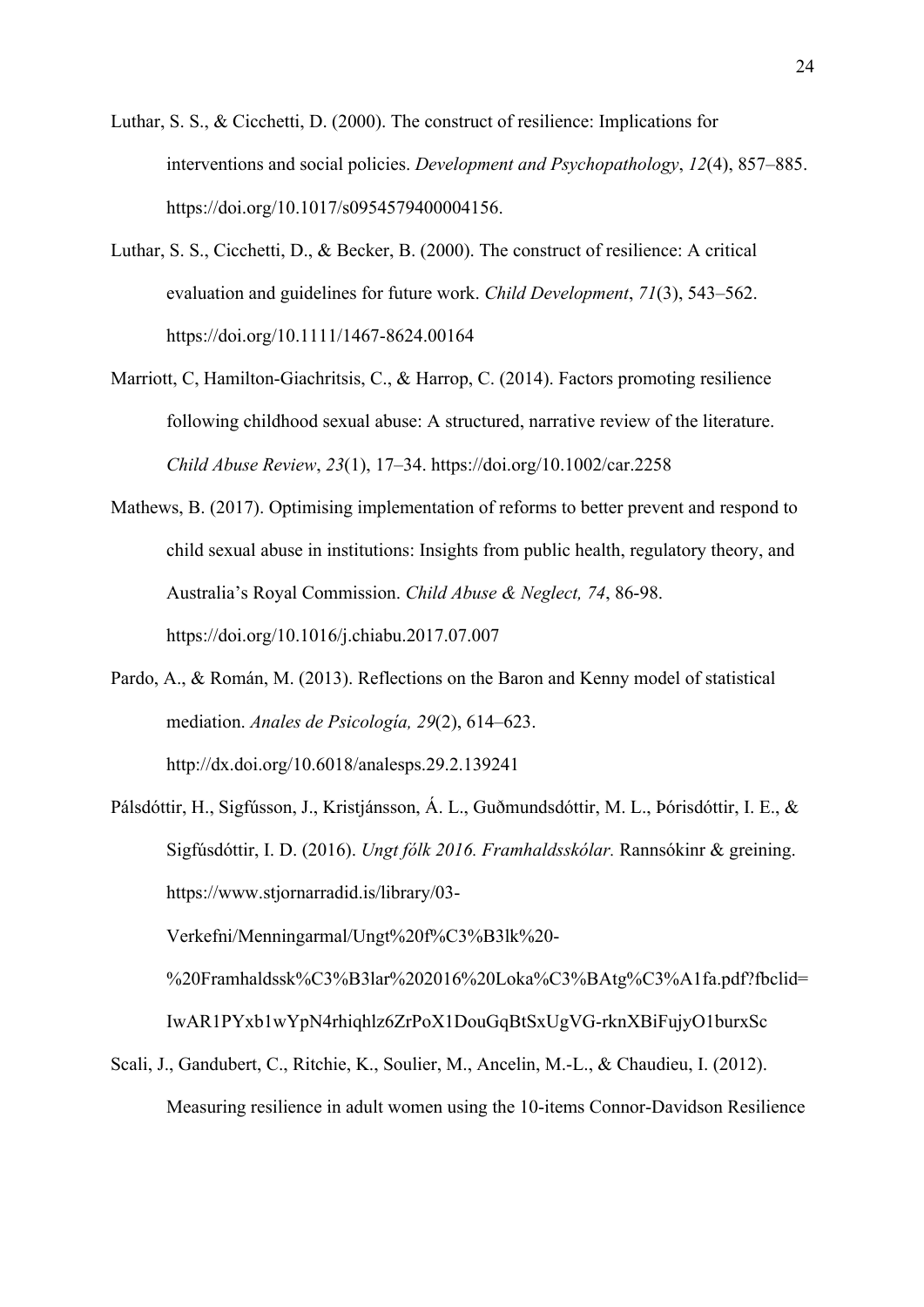scale (CD-RISC). Role of trauma exposure and anxiety disorders. *PLoS ONE*, *7*(6),1– 7. https://doi.org/10.1371/journal.pone.0039879

- Shaffer, D. R., & Kipp, K. (2012). *Developmental Psychology: Childhood and Adolescence*  (9th edition). Cengage Learning.
- Sigfusdottir, I. D., Asgeirsdottir, B. B., Gudjonsson, G. H., & Sigurdsson, J. F. (2008). A model of sexual abuse's effects on suicidal behavior and delinquency: The role of emotions as mediating factors. *Journal of Youth and Adolescence, 37*(6), 699–712. https://doi.org/10.1007/s10964-007-9247-6
- Southwick, S. M., & Charney, D. S. (2018). *Resilience: The science of mastering life's greatest challenges*. Cambridge University Press.
- Stein, J. A., Leslie, M. B., & Nyamathi, A. (2002). Relative contributions of parent substance use and childhood maltreatment to chronic homelessness, depression, and substance abuse problems among homeless women: Mediating roles of self-esteem and abuse in adulthood. *Child Abuse & Neglect, 26*(10), 1011–1027. https://doi.org/10.1016/S0145- 2134(02)00382-4
- Stoltenborgh, M., van IJzendoorn, M. H., Euser, E. M., & Bakermans-Kranenburg, M. J. (2011). A global perspective on child sexual abuse: Meta-analysis of prevalence around the world. *Child Maltreatment*, *16*(2), 79–101. https://doi.org/10.1177/1077559511403920
- Stratta, P., Capanna, C., Patriarca, S., de Cataldo, S., Bonanni, R. L., Riccardi, I., & Rossi, A. (2013). Resilience in adolescence: Gender differences two years after the earthquake of L'Aquila. *Personality and Individual Differences*, *54*(3), 327–331. https://doi.org/10.1016/j.paid.2012.09.016